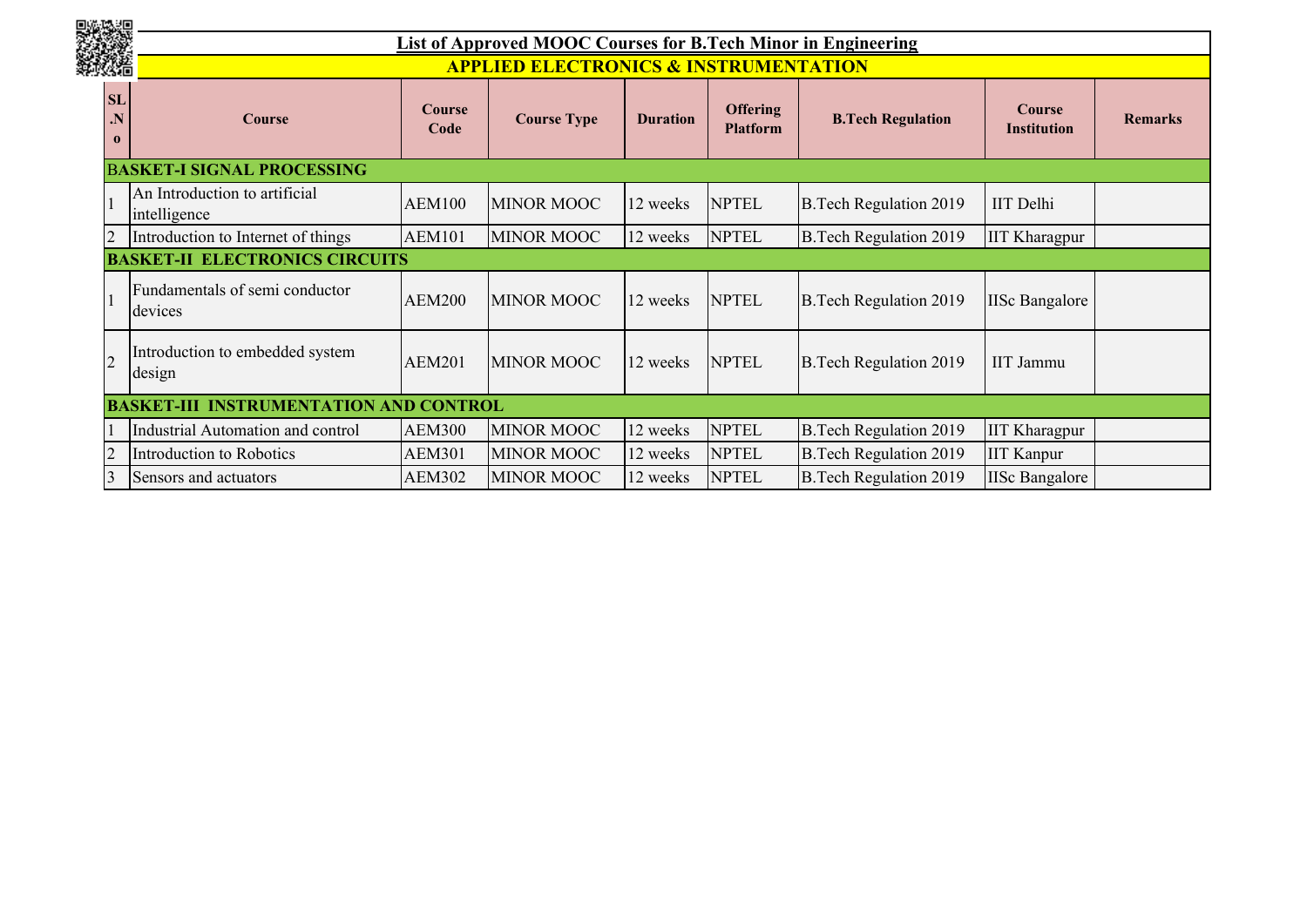| 1941           | <b>List of Approved MOOC Courses for B.Tech Minor in Engineering</b>                    |                |                    |                 |                                    |                               |                                     |                |  |  |  |
|----------------|-----------------------------------------------------------------------------------------|----------------|--------------------|-----------------|------------------------------------|-------------------------------|-------------------------------------|----------------|--|--|--|
|                |                                                                                         |                |                    |                 | <b>BIOMEDICAL ENGINEERING</b>      |                               |                                     |                |  |  |  |
| SL.<br>No      | <b>Course</b>                                                                           | Course<br>Code | <b>Course Type</b> | <b>Duration</b> | <b>Offering</b><br><b>Platform</b> | <b>B.Tech Regulation</b>      | <b>Course</b><br><b>Institution</b> | <b>Remarks</b> |  |  |  |
|                | <b>BASKET-I BIOMEDICAL IMAGING</b>                                                      |                |                    |                 |                                    |                               |                                     |                |  |  |  |
|                | <b>Digital Image Processing</b>                                                         | <b>BMM100</b>  | <b>MINOR MOOC</b>  | 12 Weeks        | <b>NPTEL</b>                       | <b>B.Tech Regulation 2019</b> | <b>IIT Kharagpur</b>                |                |  |  |  |
| $\overline{2}$ | <b>Image Signal Processing</b>                                                          | <b>BMM101</b>  | <b>MINOR MOOC</b>  | 12 Weeks        | <b>NPTEL</b>                       | <b>B.Tech Regulation 2019</b> | <b>IIT Madras</b>                   |                |  |  |  |
| $\overline{3}$ | Computer Vision and Image Processing<br><b>Fundamentals and Applications</b>            | <b>BMM102</b>  | <b>MINOR MOOC</b>  | 12 Weeks        | <b>NPTEL</b>                       | <b>B.Tech Regulation 2019</b> | <b>IIT Guwahati</b>                 |                |  |  |  |
| $\overline{4}$ | Introduction to Biomedical Imaging<br>Systems                                           | <b>BMM103</b>  | <b>MINOR MOOC</b>  | 12 Weeks        | <b>NPTEL</b>                       | <b>B.Tech Regulation 2019</b> | <b>IIT Madras</b>                   |                |  |  |  |
|                | <b>BASKET-II REHABILITATION ENGINEERING</b>                                             |                |                    |                 |                                    |                               |                                     |                |  |  |  |
| 1              | <b>Analytical Techniques</b>                                                            | <b>BMM200</b>  | <b>MINOR MOOC</b>  | 15 Weeks        | <b>NPTEL</b>                       | <b>B.Tech Regulation 2019</b> | AIIMS, New<br>Delhi                 |                |  |  |  |
| $\overline{c}$ | Biomechanics of Joints and<br>Orthopaedic Implants                                      | <b>BMM201</b>  | <b>MINOR MOOC</b>  | 12 Weeks        | <b>NPTEL</b>                       | <b>B.Tech Regulation 2019</b> | <b>IITKGP</b>                       |                |  |  |  |
| $\overline{3}$ | Introductory Neuroscience & Neuro-<br>Instrumentation                                   | <b>BMM202</b>  | <b>MINOR MOOC</b>  | 12 Weeks        | <b>NPTEL</b>                       | <b>B.Tech Regulation 2019</b> | <b>IISc Bangalore</b>               |                |  |  |  |
|                | <b>BASKET-III BIOMEDICAL COMPUTATIONAL METHODS</b>                                      |                |                    |                 |                                    |                               |                                     |                |  |  |  |
| $\mathbf{1}$   | Applied Linear Algebra for Signal<br>Processing, Data Analytics and<br>Machine Learning | <b>BMM300</b>  | <b>MINOR MOOC</b>  | 12 Weeks        | <b>NPTEL</b>                       | <b>B.Tech Regulation 2019</b> | <b>IIT Kanpur</b>                   |                |  |  |  |
| $\overline{2}$ | Introduction to Dynamical Models in<br><b>Biology</b>                                   | <b>BMM301</b>  | <b>MINOR MOOC</b>  | 12 Weeks        | <b>NPTEL</b>                       | <b>B.Tech Regulation 2019</b> | <b>IITR</b>                         |                |  |  |  |
| $\overline{3}$ | Mathematical Aspects of Biomedical<br>Electronic System Design                          | <b>BMM302</b>  | MINOR MOOC         | 12 Weeks        | <b>NPTEL</b>                       | <b>B.Tech Regulation 2019</b> | <b>IISc Bangalore</b>               |                |  |  |  |
| $\overline{4}$ | Numerical Methods And Simulation<br>Techniques For Scientists And<br>Engineers          | <b>BMM303</b>  | <b>MINOR MOOC</b>  | 8 Weeks         | <b>NPTEL</b>                       | <b>B.Tech Regulation 2019</b> | <b>IIT Guwahati</b>                 |                |  |  |  |
| 5              | Numerical Methods for Engineers                                                         | <b>BMM304</b>  | <b>MINOR MOOC</b>  | 12 Weeks        | <b>NPTEL</b>                       | <b>B.Tech Regulation 2019</b> | <b>IIT Madras</b>                   |                |  |  |  |
| 6              | <b>Essential Mathematics for Machine</b><br>Learning                                    | <b>BMM305</b>  | <b>MINOR MOOC</b>  | 12 Weeks        | <b>NPTEL</b>                       | <b>B.Tech Regulation 2019</b> | <b>IIT Roorkee</b>                  |                |  |  |  |

■激燃場<br>数機機関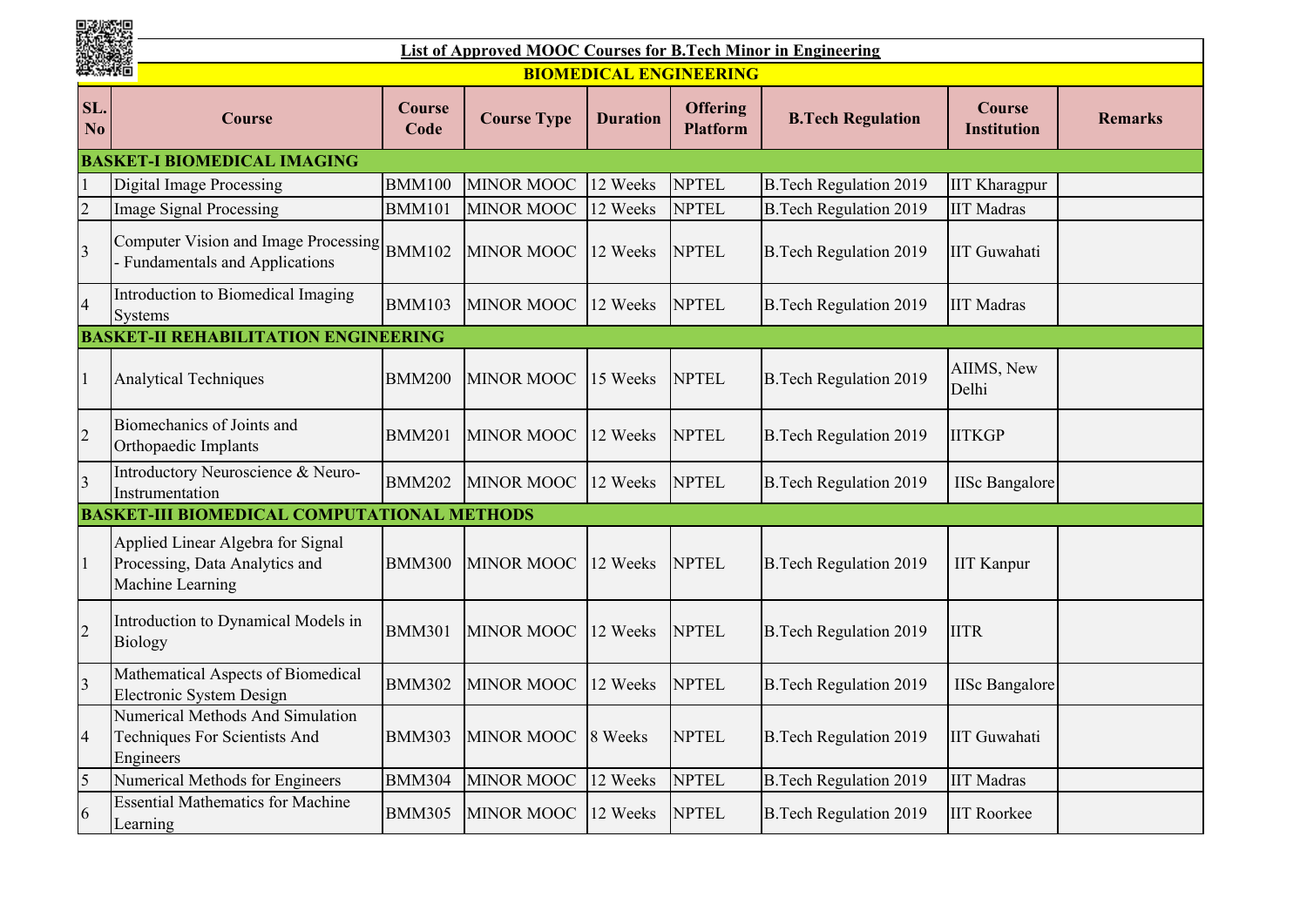| $\overline{7}$ | Fundamentals Of Artificial Intelligence BMM306             |               | MINOR MOOC 12 Weeks NPTEL |              | B. Tech Regulation 2019       | IIT Guwahati         |  |
|----------------|------------------------------------------------------------|---------------|---------------------------|--------------|-------------------------------|----------------------|--|
| $\sqrt{8}$     | An Introduction to Artificial<br>Intelligence              | <b>BMM307</b> | MINOR MOOC 12 Weeks NPTEL |              | B. Tech Regulation 2019       | <b>IIT</b> Delhi     |  |
| $\overline{9}$ | Mathematical Modeling of<br><b>Manufacturing Processes</b> | <b>BMM308</b> | MINOR MOOC 12 Weeks       | <b>NPTEL</b> | <b>B.Tech Regulation 2019</b> | <b>IIT Madras</b>    |  |
| 10             | Numerical methods                                          | <b>BMM309</b> | MINOR MOOC 8 Weeks        | <b>NPTEL</b> | <b>B.Tech Regulation 2019</b> | <b>IIT Roorkee</b>   |  |
| 11             | Introduction to Machine Learning -<br><b>IITKGP</b>        | <b>BMM310</b> | MINOR MOOC 8 Weeks        | <b>NPTEL</b> | B. Tech Regulation 2019       | <b>IIT Kharagpur</b> |  |
| 12             | Introduction to Machine Learning -<br><b>IITM</b>          | <b>BMM311</b> | MINOR MOOC 12 Weeks       | <b>NPTEL</b> | B. Tech Regulation 2019       | <b>IIT Madras</b>    |  |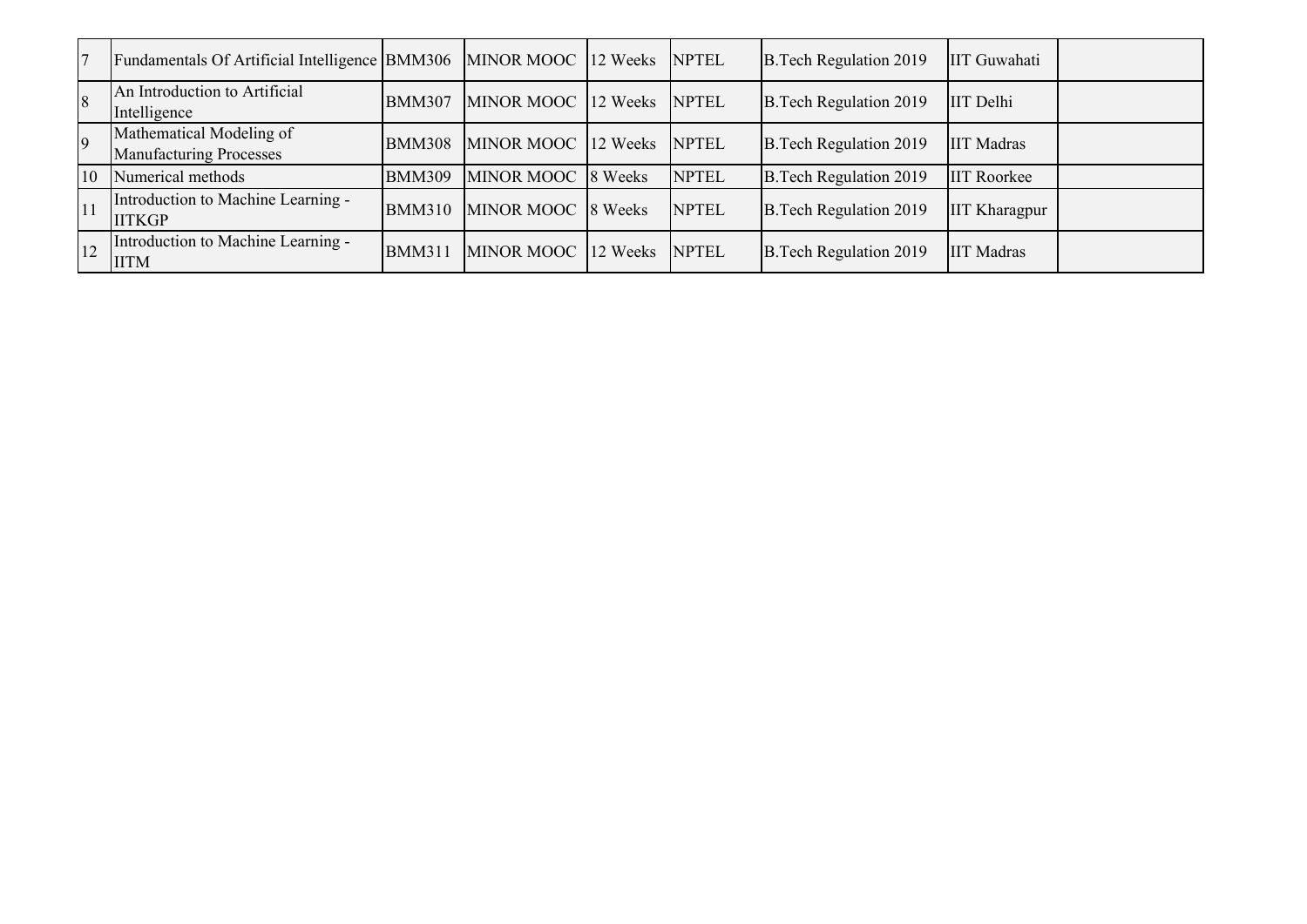|                       | united<br>Website                                    |                    |                                                               |                                    |                          |                               |                |  |  |  |
|-----------------------|------------------------------------------------------|--------------------|---------------------------------------------------------------|------------------------------------|--------------------------|-------------------------------|----------------|--|--|--|
|                       | X.                                                   |                    | List of Approved MOOC Courses for B.Tech Minor in Engineering |                                    |                          |                               |                |  |  |  |
|                       | 無機眼                                                  |                    | <b>BIO TECHNOLOGY ENGINEERING</b>                             |                                    |                          |                               |                |  |  |  |
| SL.<br>N <sub>o</sub> | Course                                               | <b>Course Type</b> | <b>Duration</b>                                               | <b>Offering</b><br><b>Platform</b> | <b>B.Tech Regulation</b> | Course<br><b>Institution</b>  | <b>Remarks</b> |  |  |  |
|                       | <b>BASKET I - BIOPROCESSING</b>                      |                    |                                                               |                                    |                          |                               |                |  |  |  |
|                       | <b>Industrial Biotechnology</b>                      | <b>BTM100</b>      | <b>MINOR MOOC</b>                                             | 12 Weeks                           | <b>NPTEL</b>             | <b>B.Tech Regulation 2019</b> | <b>IITKGP</b>  |  |  |  |
| $\overline{2}$        | <b>Experimental Biotechnology</b>                    | <b>BTM101</b>      | <b>MINOR MOOC</b>                                             | 12 Weeks                           | <b>NPTEL</b>             | <b>B.Tech Regulation 2019</b> | <b>IITG</b>    |  |  |  |
| $\overline{3}$        | Principles Of Downstream Techniques<br>In Bioprocess | <b>BTM102</b>      | <b>MINOR MOOC</b>                                             | 12 Weeks                           | <b>NPTEL</b>             | <b>B.Tech Regulation 2019</b> | <b>IITM</b>    |  |  |  |
| $\overline{4}$        | Cell Culture Technologies                            | <b>BTM103</b>      | <b>MINOR MOOC</b>                                             | 8 Weeks                            | <b>NPTEL</b>             | <b>B.Tech Regulation 2019</b> | <b>IITK</b>    |  |  |  |
|                       | <b>BASKET II - CELL &amp; MOLECULAR BIOLOGY</b>      |                    |                                                               |                                    |                          |                               |                |  |  |  |
|                       | Drug Delivery: Principles and<br>Engineering         | <b>BTM200</b>      | <b>MINOR MOOC</b>                                             | 12 Weeks                           | <b>NPTEL</b>             | <b>B.Tech Regulation 2019</b> | <b>IISc</b>    |  |  |  |
| $\overline{2}$        | Genetic Engineering: Theory and<br>Application       | <b>BTM201</b>      | <b>MINOR MOOC</b>                                             | 12 Weeks                           | <b>NPTEL</b>             | <b>B.Tech Regulation 2019</b> | <b>IITG</b>    |  |  |  |
| $\overline{3}$        | Introduction to Proteogenomics                       | <b>BTM202</b>      | <b>MINOR MOOC</b>                                             | 12 weeks                           | <b>NPTEL</b>             | <b>B.Tech Regulation 2019</b> | <b>IITB</b>    |  |  |  |
| $\overline{4}$        | Computer Aided Drug Design                           | <b>BTM203</b>      | <b>MINOR MOOC</b>                                             | 8 weeks                            | <b>NPTEL</b>             | <b>B.Tech Regulation 2019</b> | <b>IITM</b>    |  |  |  |
|                       | <b>BASKET-III HEALTH SAFETY ENVIRONMENT</b>          |                    |                                                               |                                    |                          |                               |                |  |  |  |
|                       | <b>Industrial Safety Engineering</b>                 | <b>BTM300</b>      | <b>MINOR MOOC</b>                                             | 12 Weeks                           | <b>NPTEL</b>             | <b>B.Tech Regulation 2019</b> | <b>IITKGP</b>  |  |  |  |
| $\overline{c}$        | <b>Environmental Biotechnology</b>                   | <b>BTM301</b>      | <b>MINOR MOOC</b>                                             | 12 Weeks                           | <b>NPTEL</b>             | <b>B.Tech Regulation 2019</b> | <b>IITKGP</b>  |  |  |  |
| $\overline{3}$        | Wastewater Treatment and Recycling                   | <b>BTM302</b>      | <b>MINOR MOOC</b>                                             | 12 Weeks                           | <b>NPTEL</b>             | <b>B.Tech Regulation 2019</b> | <b>IITKGP</b>  |  |  |  |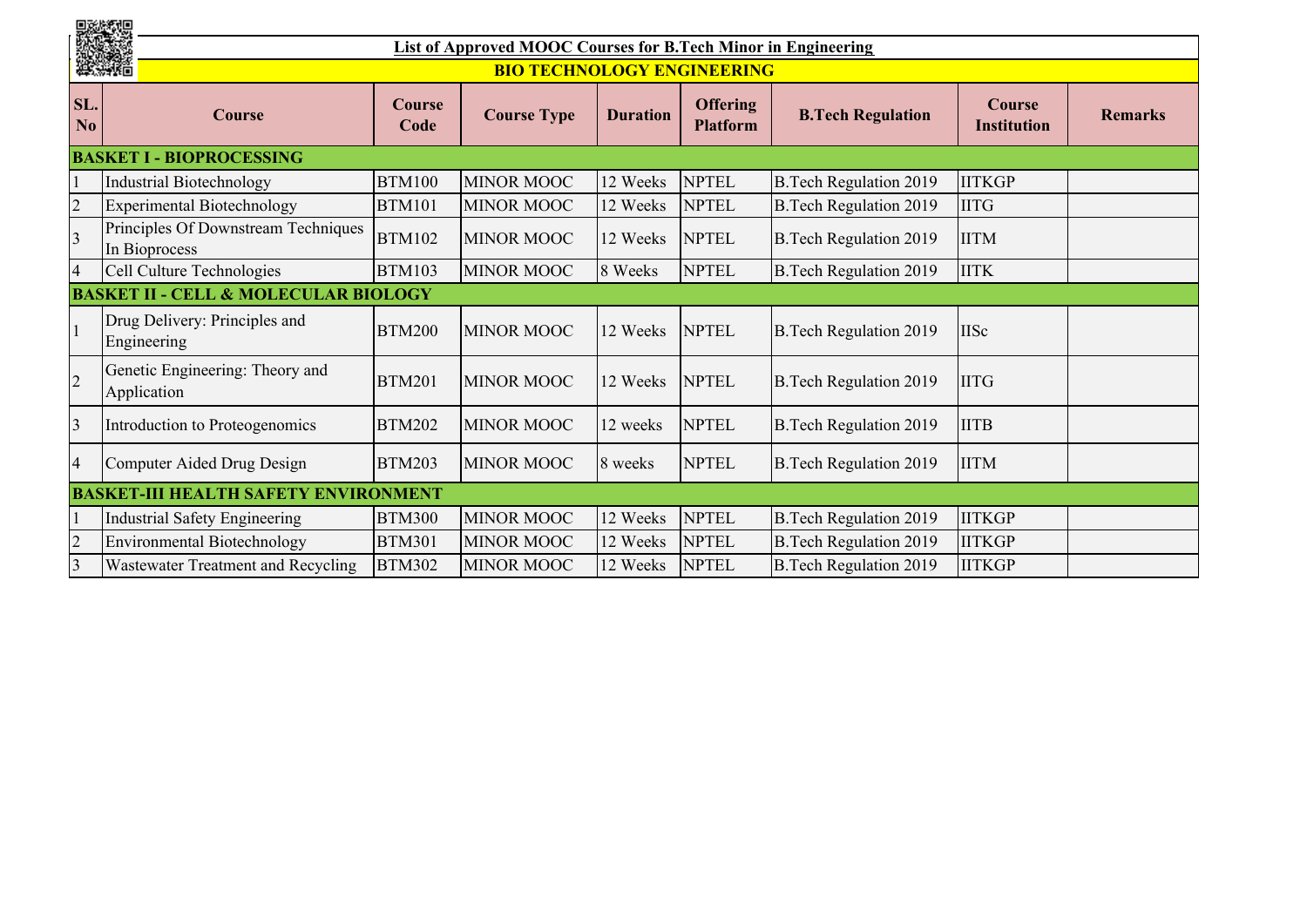|                                | <b>List of Approved MOOC Courses for B.Tech Minor in Engineering</b> |                       |                             |                 |                                    |                               |                      |  |  |  |
|--------------------------------|----------------------------------------------------------------------|-----------------------|-----------------------------|-----------------|------------------------------------|-------------------------------|----------------------|--|--|--|
|                                |                                                                      |                       | <b>CHEMICAL ENGINEERING</b> |                 |                                    |                               |                      |  |  |  |
| SL.<br>N <sub>0</sub>          | Course                                                               | <b>Course</b><br>Code | <b>Course Type</b>          | <b>Duration</b> | <b>Offering</b><br><b>Platform</b> | <b>B.Tech Regulation</b>      | <b>Remarks</b>       |  |  |  |
| <b>BASKET-I PROCESS SAFETY</b> |                                                                      |                       |                             |                 |                                    |                               |                      |  |  |  |
|                                | <b>Chemical Process Safety</b>                                       | <b>CHM100</b>         | <b>MINOR MOOC</b>           | 12 weeks        | <b>NPTEL</b>                       | <b>B.Tech Regulation 2019</b> | <b>IIT Roorkee</b>   |  |  |  |
| $\overline{2}$                 | <b>Industrial Safety Engineering</b>                                 | <b>CHM101</b>         | <b>MINOR MOOC</b>           | 12 weeks        | <b>NPTEL</b>                       | <b>B.Tech Regulation 2019</b> | <b>IIT KGP</b>       |  |  |  |
|                                | <b>Explosions and Safety</b>                                         | <b>CHM102</b>         | <b>MINOR MOOC</b>           | 12 weeks        | <b>NPTEL</b>                       | <b>B.Tech Regulation 2019</b> | <b>IIT Madras</b>    |  |  |  |
|                                | <b>BASKET-II PETROLEUM AND PETROCHEMICALS</b>                        |                       |                             |                 |                                    |                               |                      |  |  |  |
|                                | Natural Gas Engineering                                              | <b>CHM200</b>         | <b>MINOR MOOC</b>           | 8 weeks         | <b>NPTEL</b>                       | <b>B.Tech Regulation 2019</b> | <b>IIT</b> Guwahati  |  |  |  |
| $\overline{2}$                 | <b>Upstream LNG Technology</b>                                       | <b>CHM201</b>         | <b>MINOR MOOC</b>           | 12 weeks        | <b>NPTEL</b>                       | <b>B.Tech Regulation 2019</b> | <b>IITKGP</b>        |  |  |  |
|                                | <b>BASKET-III MATERIALS SCIENCE AND ENGINEERING</b>                  |                       |                             |                 |                                    |                               |                      |  |  |  |
|                                | Surface Engineering of Nanomaterials                                 | <b>CHM300</b>         | <b>MINOR MOOC</b>           | 8 weeks         | <b>NPTEL</b>                       | <b>B.Tech Regulation 2019</b> | <b>IIT Roorkee</b>   |  |  |  |
|                                | <b>Advanced Materials And Processes</b>                              | <b>CHM301</b>         | <b>MINOR MOOC</b>           | 12 weeks        | <b>NPTEL</b>                       | <b>B.Tech Regulation 2019</b> | <b>IIT Kharagpur</b> |  |  |  |
| $\overline{3}$                 | Phase Diagrams In Materials Science And<br>Engineering               | <b>CHM302</b>         | <b>MINOR MOOC</b>           | 12 weeks        | <b>NPTEL</b>                       | <b>B.Tech Regulation 2019</b> | <b>IIT Kanpur</b>    |  |  |  |
| $\overline{4}$                 | Transport Phenomena In Materials                                     | <b>CHM303</b>         | <b>MINOR MOOC</b>           | 12 weeks        | <b>NPTEL</b>                       | <b>B.Tech Regulation 2019</b> | <b>IIT Madras</b>    |  |  |  |
| 5                              | Material Characterization                                            | <b>CHM304</b>         | <b>MINOR MOOC</b>           | 12 weeks        | <b>NPTEL</b>                       | <b>B.Tech Regulation 2019</b> | <b>IITM</b>          |  |  |  |
| 6                              | Polymers: concepts, properties, uses and<br>sustainability           | <b>CHM305</b>         | <b>MINOR MOOC</b>           | 12 weeks        | <b>NPTEL</b>                       | <b>B.Tech Regulation 2019</b> | <b>IITM</b>          |  |  |  |
| $\overline{7}$                 | Introduction to Composites                                           | <b>CHM306</b>         | <b>MINOR MOOC</b>           | 12 weeks        | <b>NPTEL</b>                       | <b>B.Tech Regulation 2019</b> | <b>IITK</b>          |  |  |  |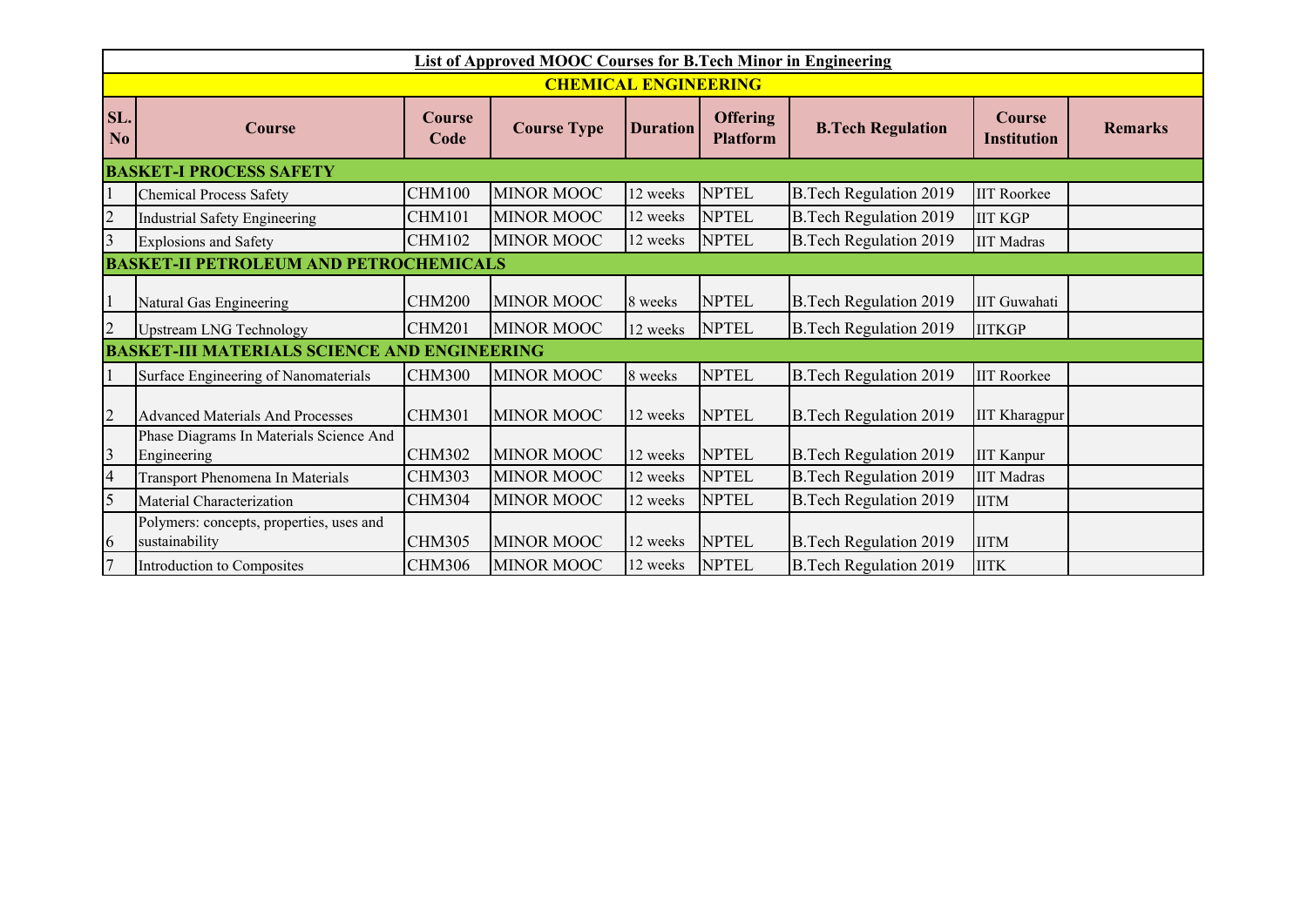

|                                                                                                                                                                                                             | List of Approved MOOC Courses for B.Tech Minor in Engineering |                                                                                                                                                                  |                                           |          |                         |                               |                      |  |  |  |
|-------------------------------------------------------------------------------------------------------------------------------------------------------------------------------------------------------------|---------------------------------------------------------------|------------------------------------------------------------------------------------------------------------------------------------------------------------------|-------------------------------------------|----------|-------------------------|-------------------------------|----------------------|--|--|--|
|                                                                                                                                                                                                             |                                                               |                                                                                                                                                                  | <b>COMPUTER SCIENCE &amp; ENGINEERING</b> |          |                         |                               |                      |  |  |  |
| SL.<br>N <sub>0</sub>                                                                                                                                                                                       | Course                                                        | <b>Offering</b><br><b>Course</b><br><b>Course</b><br><b>Course Type</b><br><b>B.Tech Regulation</b><br><b>Duration</b><br>Code<br><b>Platform</b><br>Institution |                                           |          |                         | <b>Remarks</b>                |                      |  |  |  |
|                                                                                                                                                                                                             | <b>BASKET-1 SOFTWARE ENGINEERING</b>                          |                                                                                                                                                                  |                                           |          |                         |                               |                      |  |  |  |
|                                                                                                                                                                                                             | Software Engineering                                          | <b>CSM100</b>                                                                                                                                                    | MINOR MOOC 12 weeks                       |          | SWAYAM/<br><b>NPTEL</b> | <b>B.Tech Regulation 2019</b> | <b>IIT KGP</b>       |  |  |  |
|                                                                                                                                                                                                             | <b>BASKET-2 MACHINE LEARNING</b>                              |                                                                                                                                                                  |                                           |          |                         |                               |                      |  |  |  |
|                                                                                                                                                                                                             | Introduction to Machine Learning                              | <b>CSM200</b>                                                                                                                                                    | MINOR MOOC 8 weeks                        |          | SWAYAM/<br><b>NPTEL</b> | <b>B.Tech Regulation 2019</b> | <b>IIT KGP</b>       |  |  |  |
|                                                                                                                                                                                                             | <b>BASKET-3 NETWORKING</b>                                    |                                                                                                                                                                  |                                           |          |                         |                               |                      |  |  |  |
| Gujarat<br>SWAYAM/<br>Introduction to Computer Networks<br> 1<br><b>CSM300</b><br>MINOR MOOC 15 weeks<br><b>B.Tech Regulation 2019</b><br>University<br><b>NPTEL</b><br>and Internet protocols<br>Ahmedabad |                                                               |                                                                                                                                                                  |                                           |          |                         |                               |                      |  |  |  |
| $\overline{2}$                                                                                                                                                                                              | <b>Computer Networks and Internet</b><br>Protocol             | CSM301                                                                                                                                                           | MINOR MOOC                                | 12 weeks | SWAYAM/<br><b>NPTEL</b> | <b>B.Tech Regulation 2019</b> | <b>IIT Kharagpur</b> |  |  |  |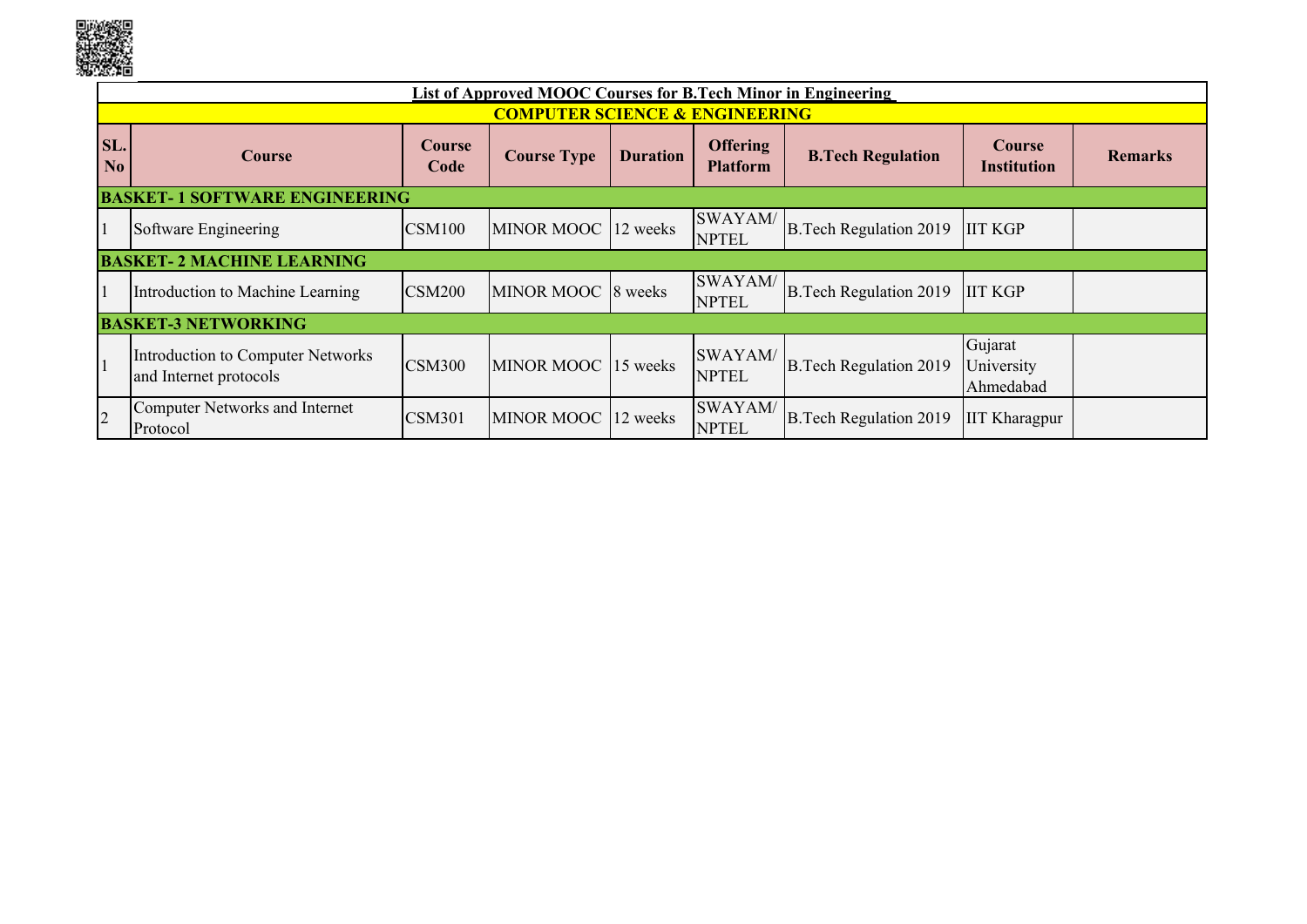|                              | <b>コンダクリスト</b><br>List of Approved MOOC Courses for B.Tech Minor in Engineering                            |                       |                                                 |                 |                                    |                               |                                     |                                                    |  |
|------------------------------|------------------------------------------------------------------------------------------------------------|-----------------------|-------------------------------------------------|-----------------|------------------------------------|-------------------------------|-------------------------------------|----------------------------------------------------|--|
|                              |                                                                                                            |                       | <b>ELECTRONICS &amp; BIOMEDICAL ENGINEERING</b> |                 |                                    |                               |                                     |                                                    |  |
| 無機性<br>SL.<br>N <sub>0</sub> | <b>Course</b>                                                                                              | <b>Course</b><br>Code | <b>Course Type</b>                              | <b>Duration</b> | <b>Offering</b><br><b>Platform</b> | <b>B.Tech Regulation</b>      | <b>Course</b><br><b>Institution</b> | <b>Remarks</b>                                     |  |
|                              | <b>BASKET-I BIOMEDICAL SIGNAL &amp; IMAGE PROCESSING</b>                                                   |                       |                                                 |                 |                                    |                               |                                     |                                                    |  |
|                              | <b>Digital Image Processing</b>                                                                            | <b>EBM100</b>         | <b>MINOR MOOC</b>                               | 12 weeks        | <b>NPTEL</b>                       | <b>B.Tech Regulation 2019</b> | <b>IIT Kharagpur</b>                |                                                    |  |
| $\overline{2}$               | <b>Image Signal Processing</b>                                                                             | <b>EBM101</b>         | <b>MINOR MOOC</b>                               | 12 weeks        | <b>NPTEL</b>                       | <b>B.Tech Regulation 2019</b> | <b>IIT Madras</b>                   |                                                    |  |
| $\overline{3}$               | <b>Biomedical Signal Processing</b>                                                                        | <b>EBM102</b>         | <b>MINOR MOOC</b>                               | 12 weeks        | <b>NPTEL</b>                       | <b>B.Tech Regulation 2019</b> | <b>IIT Kharagpur</b>                |                                                    |  |
| $\overline{4}$               | Discrete Time Signal Processing                                                                            | <b>EBM103</b>         | <b>MINOR MOOC</b>                               | 8 weeks         | <b>NPTEL</b>                       | <b>B.Tech Regulation 2019</b> | <b>IIT Kharagpur</b>                |                                                    |  |
| 5                            | Mathematical Methods and Techniques<br>in Signal Processing                                                | <b>EBM104</b>         | <b>MINOR MOOC</b>                               | 12 weeks        | <b>NPTEL</b>                       | <b>B.Tech Regulation 2019</b> | <b>IISc</b><br>Bangalore            |                                                    |  |
| 6                            | Digital Signal Processing and its<br>Applications                                                          | <b>EBM105</b>         | <b>MINOR MOOC</b>                               | 12 weeks        | <b>NPTEL</b>                       | <b>B.Tech Regulation 2019</b> | <b>IIT Bombay</b>                   |                                                    |  |
| $\overline{7}$               | <b>Statistical Signal Processing</b>                                                                       | <b>EBM106</b>         | <b>MINOR MOOC</b>                               | 12 weeks        | <b>NPTEL</b>                       | <b>B.Tech Regulation 2019</b> | <b>IIT Guwahati</b>                 |                                                    |  |
| 8                            | Computer Vision and Image<br>Processing - Fundamentals and<br>Applications                                 | <b>EBM107</b>         | <b>MINOR MOOC</b>                               | 12 weeks        | <b>NPTEL</b>                       | <b>B.Tech Regulation 2019</b> | <b>IIT Guwahati</b>                 |                                                    |  |
| 9                            | Introduction to Biomedical Imaging<br>Systems                                                              | <b>EBM108</b>         | <b>MINOR MOOC</b>                               | 12 weeks        | <b>NPTEL</b>                       | <b>B.Tech Regulation 2019</b> | <b>IIT Madras</b>                   |                                                    |  |
|                              | <b>BASKET-II BIOMEDICAL INSTRUMENTATION</b>                                                                |                       |                                                 |                 |                                    |                               |                                     |                                                    |  |
|                              | <b>Analytical Techniques</b>                                                                               | <b>EBM200</b>         | <b>MINOR MOOC</b>                               | 15 weeks        | <b>SWAYAM</b>                      | B. Tech Regulation 2019       | AIIMS, New<br>Delhi                 |                                                    |  |
| $\overline{2}$               | Biomechanics of Joints and<br>Orthopaedic Implants                                                         | <b>EBM201</b>         | <b>MINOR MOOC</b>                               | 12 weeks        | <b>NPTEL</b>                       | <b>B.Tech Regulation 2019</b> | <b>IITKGP</b>                       |                                                    |  |
| $\overline{3}$               | Introductory Neuroscience & Neuro-<br>Instrumentation                                                      | <b>EBM202</b>         | <b>MINOR MOOC</b>                               | 12 weeks        | <b>NPTEL</b>                       | <b>B.Tech Regulation 2019</b> | <b>IISc</b><br>Bangalore            |                                                    |  |
| $\overline{4}$               | Optical Spectroscopy and Microscopy:<br>Fundamentals of optical measurements EBM203<br>and instrumentation |                       | <b>MINOR MOOC</b>                               | 12 weeks        | <b>NPTEL</b>                       | <b>B.Tech Regulation 2019</b> | <b>IISc</b><br>Bangalore            |                                                    |  |
| 5                            | Introduction to Biomedical Imaging<br>Systems                                                              | <b>EBM204</b>         | <b>MINOR MOOC</b>                               | 12 weeks        | <b>NPTEL</b>                       | <b>B.Tech Regulation 2019</b> | <b>IIT Madras</b>                   | Not allowed if EBT<br>383 minor course is<br>taken |  |
| 6                            | <b>Medical Biomaterials</b>                                                                                | <b>EBM205</b>         | <b>MINOR MOOC</b>                               | 8 weeks         | <b>NPTEL</b>                       | <b>B.Tech Regulation 2019</b> | <b>IIT Madras</b>                   |                                                    |  |
|                              | Biophotonics                                                                                               | <b>EBM206</b>         | <b>MINOR MOOC</b>                               | 12 weeks        | <b>NPTEL</b>                       | <b>B.Tech Regulation 2019</b> | <b>IIT Kharagpur</b>                |                                                    |  |
|                              | <b>BASKET-III COMPUTING IN BIOMEDICAL ENGINEERING</b>                                                      |                       |                                                 |                 |                                    |                               |                                     |                                                    |  |
|                              | Applied Linear Algebra for Signal<br>Processing, Data Analytics and<br>Machine Learning                    | <b>EBM300</b>         | <b>MINOR MOOC</b>                               | 12 weeks        | <b>NPTEL</b>                       | <b>B.Tech Regulation 2019</b> | <b>IIT Kanpur</b>                   |                                                    |  |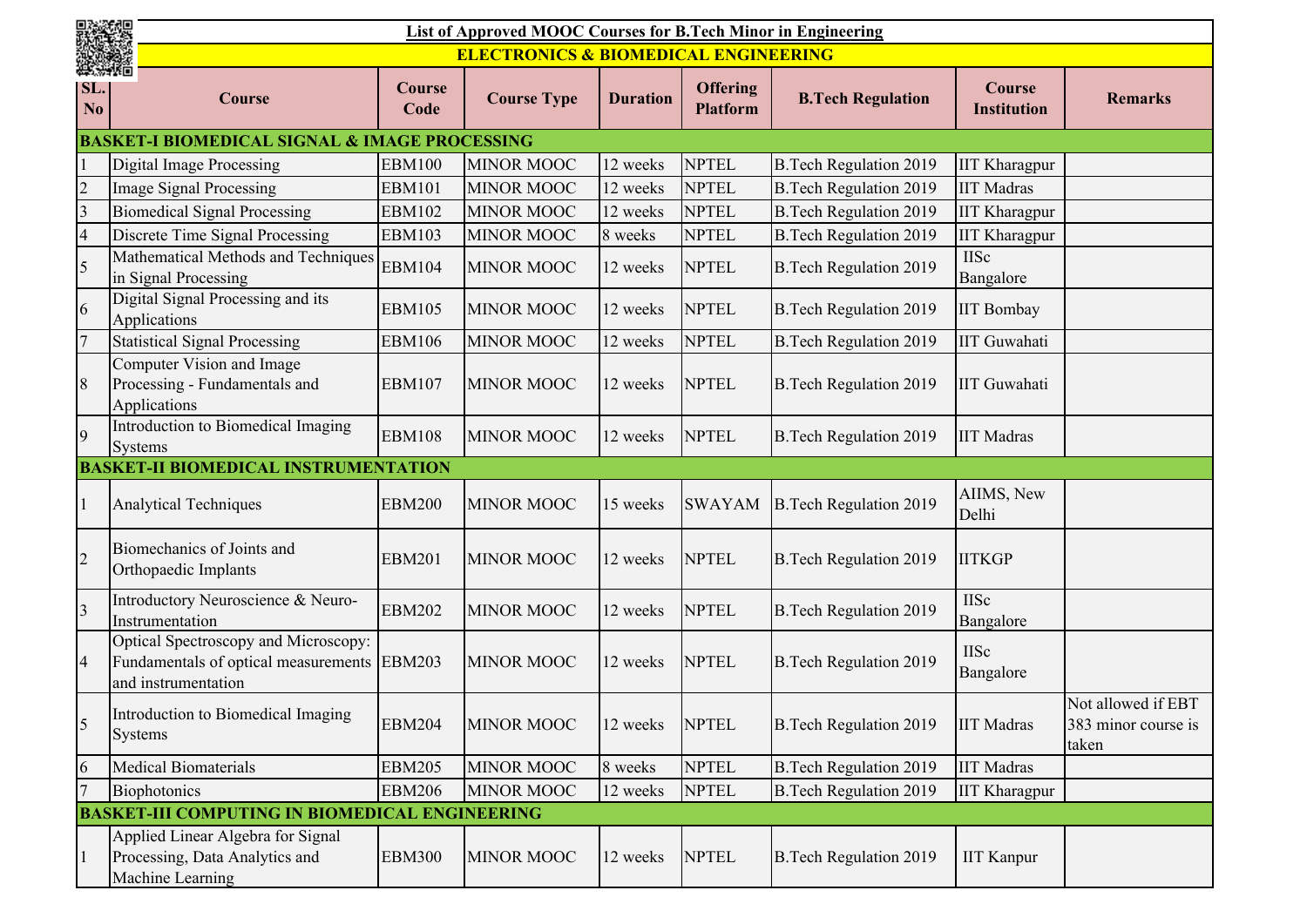| $\overline{c}$ | Transport Phenomena in Biological<br>Systems                                   | <b>EBM301</b> | <b>MINOR MOOC</b> | 12 weeks | <b>NPTEL</b> | <b>B.Tech Regulation 2019</b> | <b>IIT</b> Madras        |
|----------------|--------------------------------------------------------------------------------|---------------|-------------------|----------|--------------|-------------------------------|--------------------------|
| $\overline{3}$ | Mathematical Aspects of Biomedical<br>Electronic System Design                 | <b>EBM302</b> | <b>MINOR MOOC</b> | 12 weeks | <b>NPTEL</b> | <b>B.Tech Regulation 2019</b> | <b>IISc</b><br>Bangalore |
| $\overline{4}$ | Numerical Methods And Simulation<br>Techniques For Scientists And<br>Engineers | <b>EBM303</b> | <b>MINOR MOOC</b> | 8 weeks  | <b>NPTEL</b> | <b>B.Tech Regulation 2019</b> | <b>IIT</b> Guwahati      |
| 5              | Numerical Methods for Engineers                                                | <b>EBM304</b> | <b>MINOR MOOC</b> | 12 weeks | <b>NPTEL</b> | <b>B.Tech Regulation 2019</b> | <b>IIT Madras</b>        |
| 6              | Fuzzy Logic and Neural Networks                                                | <b>EBM305</b> | <b>MINOR MOOC</b> | 8 weeks  | <b>NPTEL</b> | <b>B.Tech Regulation 2019</b> | <b>IIT Kharagpur</b>     |
| $\overline{7}$ | <b>Essential Mathematics for Machine</b><br>Learning                           | <b>EBM306</b> | <b>MINOR MOOC</b> | 12 weeks | <b>NPTEL</b> | <b>B.Tech Regulation 2019</b> | <b>IIT Roorkee</b>       |
| 8              | Fundamentals Of Artificial Intelligence EBM307                                 |               | <b>MINOR MOOC</b> | 12 weeks | <b>NPTEL</b> | <b>B.Tech Regulation 2019</b> | IIT Guwahati             |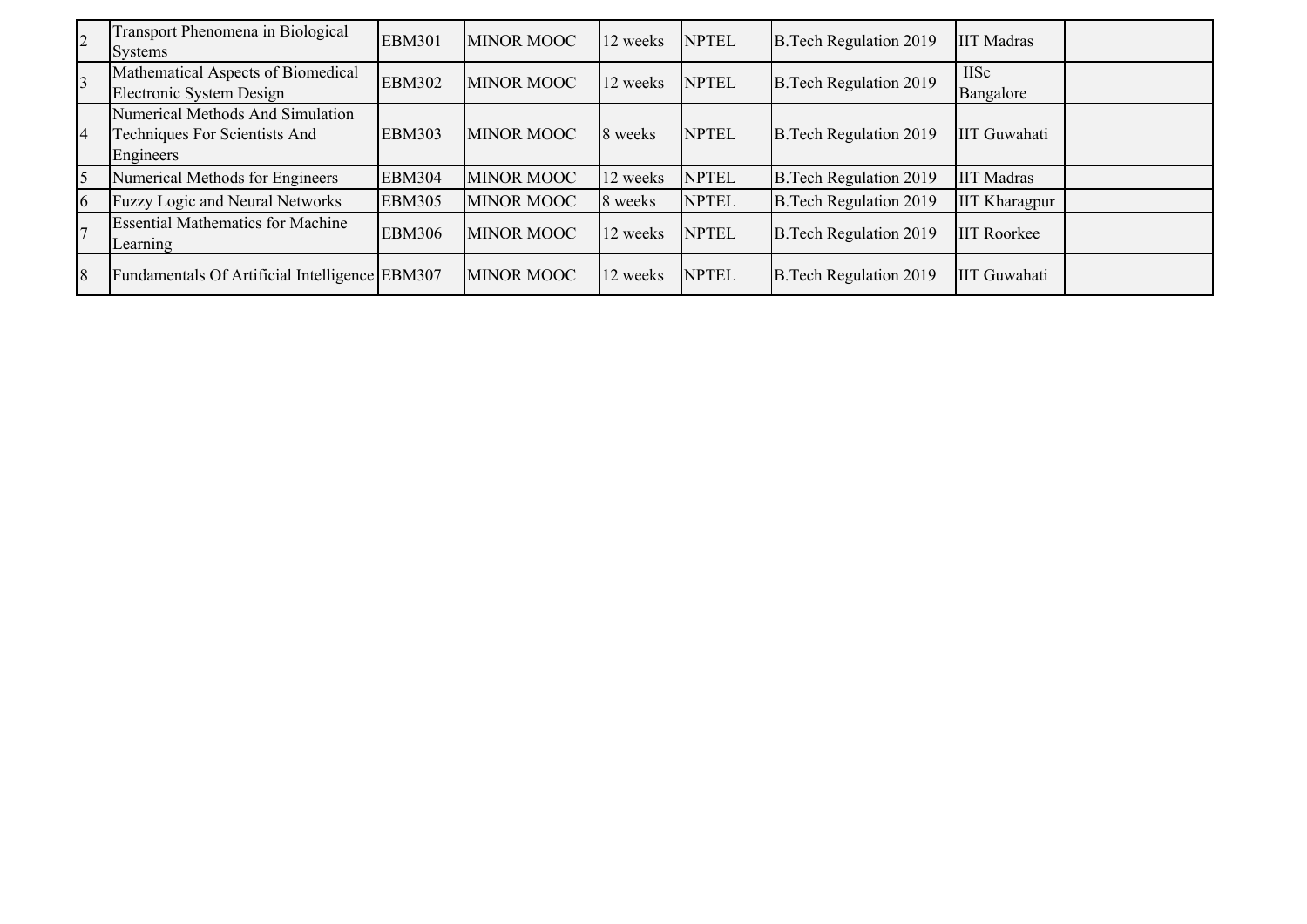|                       |                                                               |                | List of Approved MOOC Courses for B.Tech Minor in Engineering |                        |                                    |                               |                                                                 |                |  |  |  |
|-----------------------|---------------------------------------------------------------|----------------|---------------------------------------------------------------|------------------------|------------------------------------|-------------------------------|-----------------------------------------------------------------|----------------|--|--|--|
| 微淡的                   |                                                               |                |                                                               | <b>FOOD TECHNOLOGY</b> |                                    |                               |                                                                 |                |  |  |  |
| SL.<br>N <sub>0</sub> | Course                                                        | Course<br>Code | <b>Course Type</b>                                            | <b>Duration</b>        | <b>Offering</b><br><b>Platform</b> | <b>B.Tech Regulation</b>      | <b>Course</b><br><b>Institution</b>                             | <b>Remarks</b> |  |  |  |
|                       | <b>BASKET 1- FOOD ENGINEERING</b>                             |                |                                                               |                        |                                    |                               |                                                                 |                |  |  |  |
|                       | <b>Fundamentals of Food Process</b><br>Engineering            | <b>FTM100</b>  | <b>MINOR MOOC</b>                                             | 12 weeks               | <b>SWAYAM</b><br><b>NPTEL</b>      | <b>B.Tech Regulation 2019</b> | <b>IITKGP</b>                                                   |                |  |  |  |
| $\overline{2}$        | Food Science & Processing                                     | <b>FTM101</b>  | <b>MINOR MOOC</b>                                             | 12 weeks               | SWAYAM/<br><b>NPTEL</b>            | <b>B.Tech Regulation 2019</b> | English and<br>Foreign<br>Languages<br>University,<br>Hyderabad |                |  |  |  |
|                       | <b>BASKET 2- FOOD SCIENCE AND QUALITY CONTROL</b>             |                |                                                               |                        |                                    |                               |                                                                 |                |  |  |  |
|                       | Process Equipment Design                                      | <b>FTM200</b>  | <b>MINOR MOOC</b>                                             | 12 weeks               | SWAYAM/<br><b>NPTEL</b>            | <b>B.Tech Regulation 2019</b> | <b>IIT Roorke</b>                                               |                |  |  |  |
| $\overline{2}$        | Food Laws and Standards                                       | <b>FTM201</b>  | <b>MINOR MOOC</b>                                             | 12 weeks               | SWAYAM/<br><b>NPTEL</b>            | <b>B.Tech Regulation 2019</b> | <b>IGNOU</b>                                                    |                |  |  |  |
| 3                     | Food Microbiology and food safety                             | <b>FTM202</b>  | <b>MINOR MOOC</b>                                             | 15 weeks               | SWAYAM/<br><b>NPTEL</b>            | <b>B.Tech Regulation 2019</b> | Central<br>University of<br>Haryana                             |                |  |  |  |
|                       | <b>BASKET 3- FOOD PRODUCT DEVELOPMENT AND MANAGEMENT</b>      |                |                                                               |                        |                                    |                               |                                                                 |                |  |  |  |
|                       | Technology of Fermented Cheese, Ice<br>cream and By- products | <b>FTM300</b>  | <b>MINOR MOOC</b>                                             | 16 weeks               | <b>SWAYAM</b><br><b>NPTEL</b>      | <b>B.Tech Regulation 2019</b> | <b>IGNOU</b>                                                    |                |  |  |  |
| $\overline{2}$        | <b>Functional Foods and Nutraceuticals</b>                    | <b>FTM301</b>  | <b>MINOR MOOC</b>                                             | 15 weeks               | <b>SWAYAM</b><br><b>NPTEL</b>      | <b>B.Tech Regulation 2019</b> | Rashtrasant<br>Tukadoji<br>Maharaj<br>Nagpur<br>University,     |                |  |  |  |
| $\overline{3}$        | Entrepreneurship                                              | <b>FTM302</b>  | <b>MINOR MOOC</b>                                             | 12 weeks               | SWAYAM/<br><b>NPTEL</b>            | <b>B.Tech Regulation 2019</b> | <b>IITM</b>                                                     |                |  |  |  |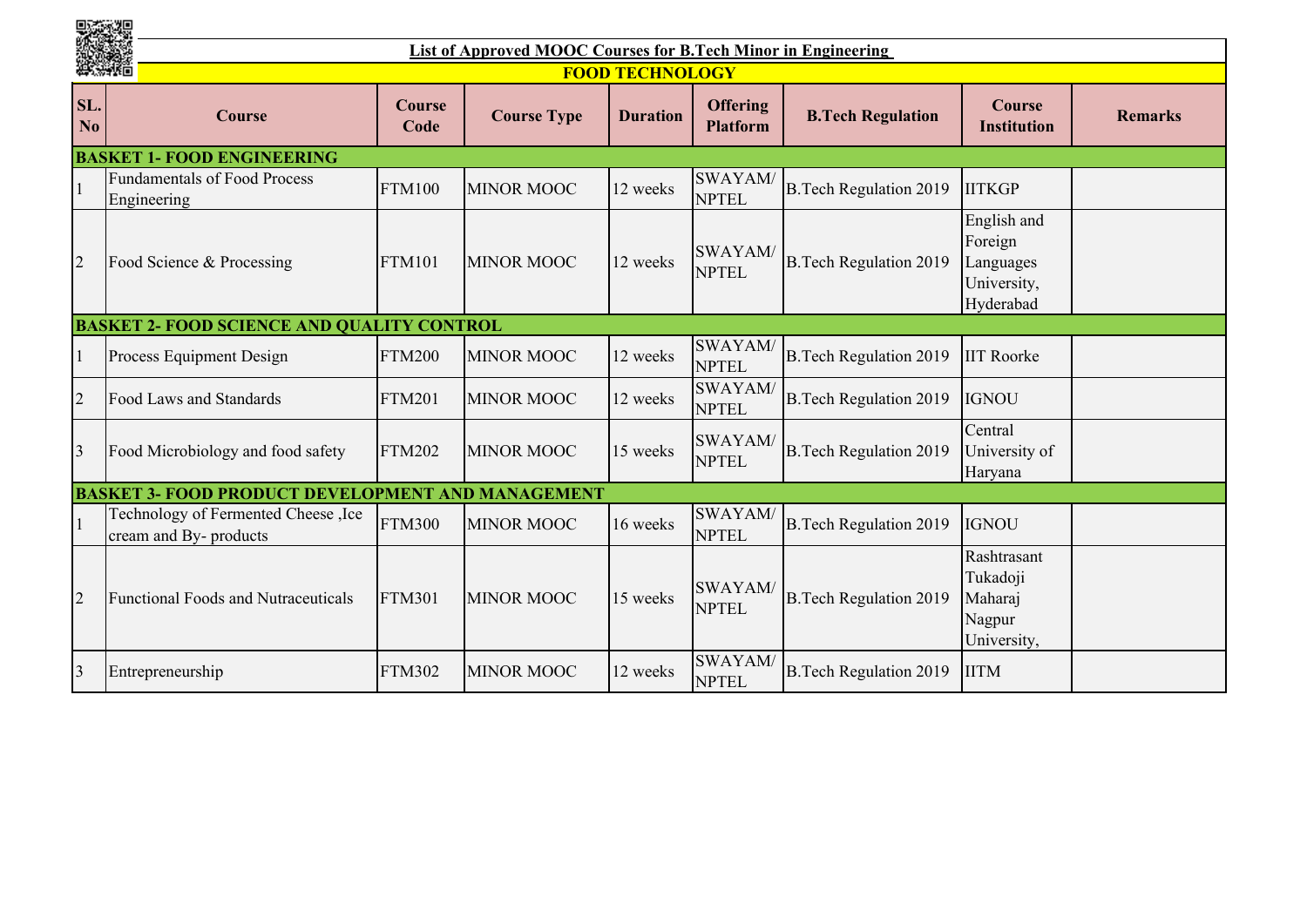|    |                       |                                                                   |                       |                    |                 |                                    | List of Approved MOOC Courses for B.Tech Minor in Engineering |                                     |                |
|----|-----------------------|-------------------------------------------------------------------|-----------------------|--------------------|-----------------|------------------------------------|---------------------------------------------------------------|-------------------------------------|----------------|
|    |                       |                                                                   |                       |                    |                 | <b>INDUSTRIAL ENGINEERING</b>      |                                                               |                                     |                |
|    | SL.<br>N <sub>0</sub> | <b>Course</b>                                                     | <b>Course</b><br>Code | <b>Course Type</b> | <b>Duration</b> | <b>Offering</b><br><b>Platform</b> | <b>B.Tech Regulation</b>                                      | <b>Course</b><br><b>Institution</b> | <b>Remarks</b> |
|    |                       | <b>BASKET-I OPERATIONS MANAGEMENT</b>                             |                       |                    |                 |                                    |                                                               |                                     |                |
|    |                       | Data Analytics with Python                                        | <b>IEM100</b>         | <b>MINOR MOOC</b>  | 12 weeks        | <b>NPTEL</b>                       | <b>B.Tech Regulation 2019</b>                                 | <b>IITR</b>                         |                |
|    |                       | Learning Analytics Tools                                          | <b>IEM101</b>         | <b>MINOR MOOC</b>  | 12 weeks        | <b>NPTEL</b>                       | <b>B.Tech Regulation 2019</b>                                 | <b>IITB</b>                         |                |
|    |                       | Quality Design and Control                                        | <b>IEM102</b>         | <b>MINOR MOOC</b>  | 12 weeks        | <b>NPTEL</b>                       | <b>B.Tech Regulation 2019</b>                                 | <b>IITKGP</b>                       |                |
|    |                       | Project management for managers                                   | <b>IEM103</b>         | <b>MINOR MOOC</b>  | 12 weeks        | <b>NPTEL</b>                       | <b>B.Tech Regulation 2019</b>                                 | <b>IITR</b>                         |                |
|    |                       | E-business                                                        | <b>IEM104</b>         | <b>MINOR MOOC</b>  | 12 weeks        | <b>NPTEL</b>                       | <b>B.Tech Regulation 2019</b>                                 | <b>IITKGP</b>                       |                |
|    |                       | <b>Entrepreneurship Essentials</b>                                | IEM105                | <b>MINOR MOOC</b>  | 12 weeks        | <b>NPTEL</b>                       | <b>B.Tech Regulation 2019</b>                                 | <b>IITKGP</b>                       |                |
|    |                       | Introduction to Econometrics                                      | <b>IEM106</b>         | <b>MINOR MOOC</b>  | 12 weeks        | <b>NPTEL</b>                       | <b>B.Tech Regulation 2019</b>                                 | <b>IITM</b>                         |                |
| 18 |                       | Industrial Safety Engineering                                     | <b>IEM107</b>         | <b>MINOR MOOC</b>  | 12 weeks        | <b>NPTEL</b>                       | <b>B.Tech Regulation 2019</b>                                 | <b>IITKGP</b>                       |                |
|    |                       | Introduction to industry 4.0 and<br>industrial internet of things | <b>IEM108</b>         | <b>MINOR MOOC</b>  | 12 weeks        | <b>NPTEL</b>                       | <b>B.Tech Regulation 2019</b>                                 | <b>IITKGP</b>                       |                |
| 10 |                       | Quality control and improvement with<br>minitab                   | <b>IEM109</b>         | <b>MINOR MOOC</b>  | 8 weeks         | <b>NPTEL</b>                       | <b>B.Tech Regulation 2019</b>                                 | <b>IITKGP</b>                       |                |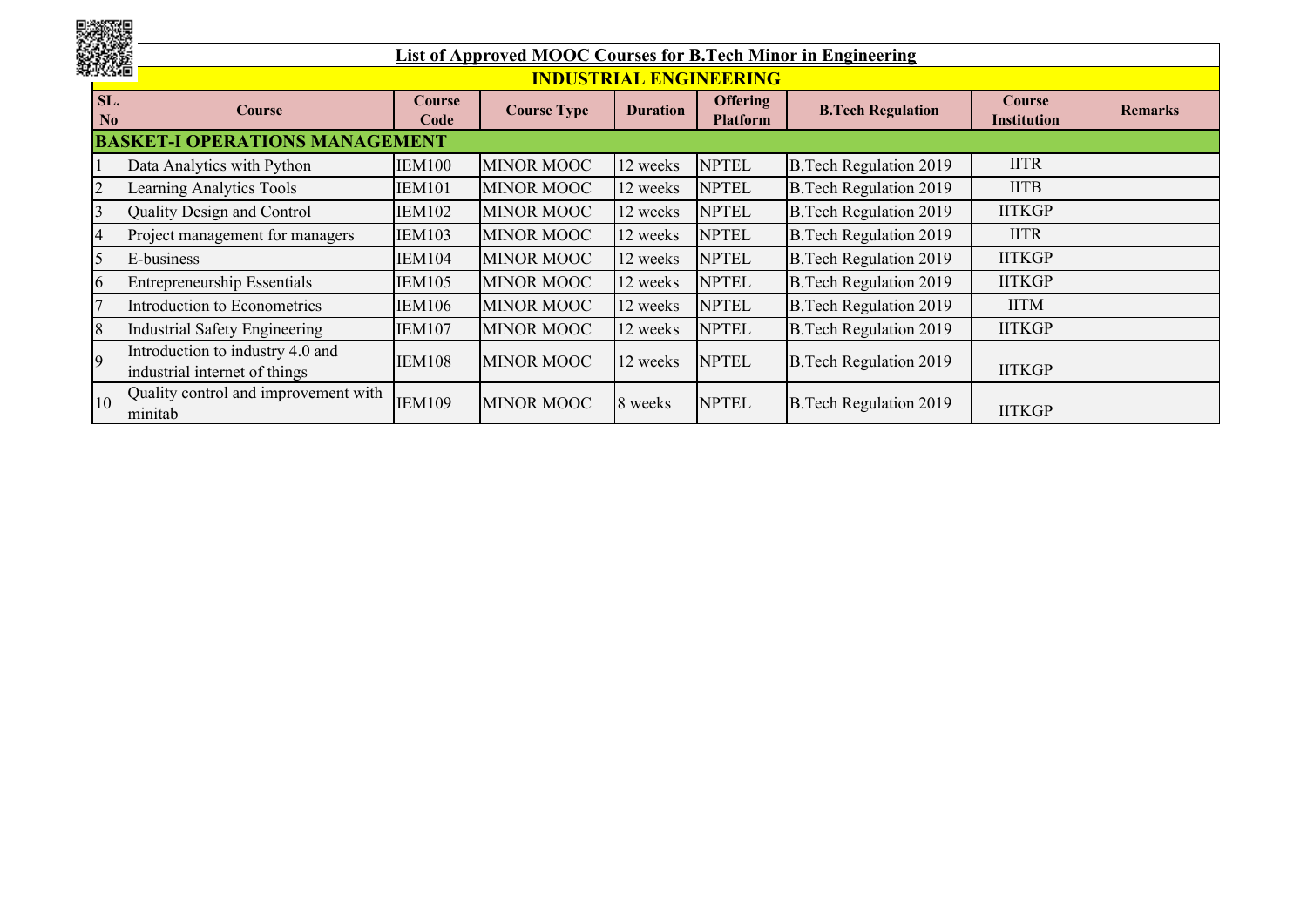|                       |                                                   |                       | List of Approved MOOC Courses for B.Tech Minor in Engineering |                 |                                    |                                    |                              |                |  |  |  |
|-----------------------|---------------------------------------------------|-----------------------|---------------------------------------------------------------|-----------------|------------------------------------|------------------------------------|------------------------------|----------------|--|--|--|
| 野菜園                   |                                                   |                       | <b>INFORMATION TECHNOLOGY</b>                                 |                 |                                    |                                    |                              |                |  |  |  |
| SL.<br>$\mathbf{N_0}$ | <b>Course</b>                                     | <b>Course</b><br>Code | <b>Course Type</b>                                            | <b>Duration</b> | <b>Offering</b><br><b>Platform</b> | <b>B.Tech Regulation</b>           | <b>Course</b><br>Institution | <b>Remarks</b> |  |  |  |
|                       | <b>AND AND</b><br>OPMENT                          |                       |                                                               |                 |                                    |                                    |                              |                |  |  |  |
|                       | Introduction to Database Systems                  | <b>ITM100</b>         | <b>MINOR MOOC</b>                                             | 12 Weeks        | <b>NPTEL</b>                       | B. Tech Regulation 2019 IIT Madras |                              |                |  |  |  |
| $\overline{c}$        | Programming in Java                               | <b>ITM101</b>         | <b>MINOR MOOC</b>                                             | 12 Weeks        | <b>NPTEL</b>                       | <b>B.Tech Regulation 2019</b>      | <b>IIT</b><br>Kharagpur      |                |  |  |  |
|                       | <b>BASKET-II COMPUTER COMMUNICATIONS</b>          |                       |                                                               |                 |                                    |                                    |                              |                |  |  |  |
|                       | <b>Computer Networks and Internet</b><br>Protocol | <b>ITM200</b>         | <b>MINOR MOOC</b>                                             | 12 Weeks        | <b>NPTEL</b>                       | <b>B.Tech Regulation 2019</b>      | <b>IIT</b><br>Kharagpur      |                |  |  |  |
| $\overline{2}$        | <b>Optical Communications</b>                     | <b>ITM201</b>         | <b>MINOR MOOC</b>                                             | 12 Weeks        | <b>NPTEL</b>                       | B.Tech Regulation 2019 IIT Kanpur  |                              |                |  |  |  |
| $\overline{3}$        | Principles of Digital Communications              | <b>ITM202</b>         | <b>MINOR MOOC</b>                                             | 12 Weeks        | <b>NPTEL</b>                       | B.Tech Regulation 2019 IIT Delhi   |                              |                |  |  |  |
| $\overline{4}$        | <b>Social Networks</b>                            | <b>ITM203</b>         | <b>MINOR MOOC</b>                                             | 12 Weeks        | <b>NPTEL</b>                       | B. Tech Regulation 2019 IIT Ropar  |                              |                |  |  |  |
| $\overline{5}$        | Introduction to internet of things                | <b>ITM204</b>         | <b>MINOR MOOC</b>                                             | 12 Weeks        | <b>NPTEL</b>                       | <b>B.Tech Regulation 2019</b>      | <b>IIT</b><br>Kharagpur      |                |  |  |  |
| 6                     | Modern digital communication<br>techniques        | <b>ITM205</b>         | <b>MINOR MOOC</b>                                             | 12 Weeks        | <b>NPTEL</b>                       | <b>B.Tech Regulation 2019</b>      | <b>IIT</b><br>Kharagpur      |                |  |  |  |
|                       | <b>BASKET-III</b><br><b>SOFTWARE ENGINEERING</b>  |                       |                                                               |                 |                                    |                                    |                              |                |  |  |  |
|                       | Software Engineering                              | <b>ITM300</b>         | <b>MINOR MOOC</b>                                             | 12 Weeks        | <b>NPTEL</b>                       | <b>B.Tech Regulation 2019</b>      | <b>IIT</b><br>Kharagpur      |                |  |  |  |
| $\overline{2}$        | Software Project Management                       | <b>ITM301</b>         | <b>MINOR MOOC</b>                                             | 12 Weeks        | <b>NPTEL</b>                       | <b>B.Tech Regulation 2019</b>      | <b>IIT</b><br>Kharagpur      |                |  |  |  |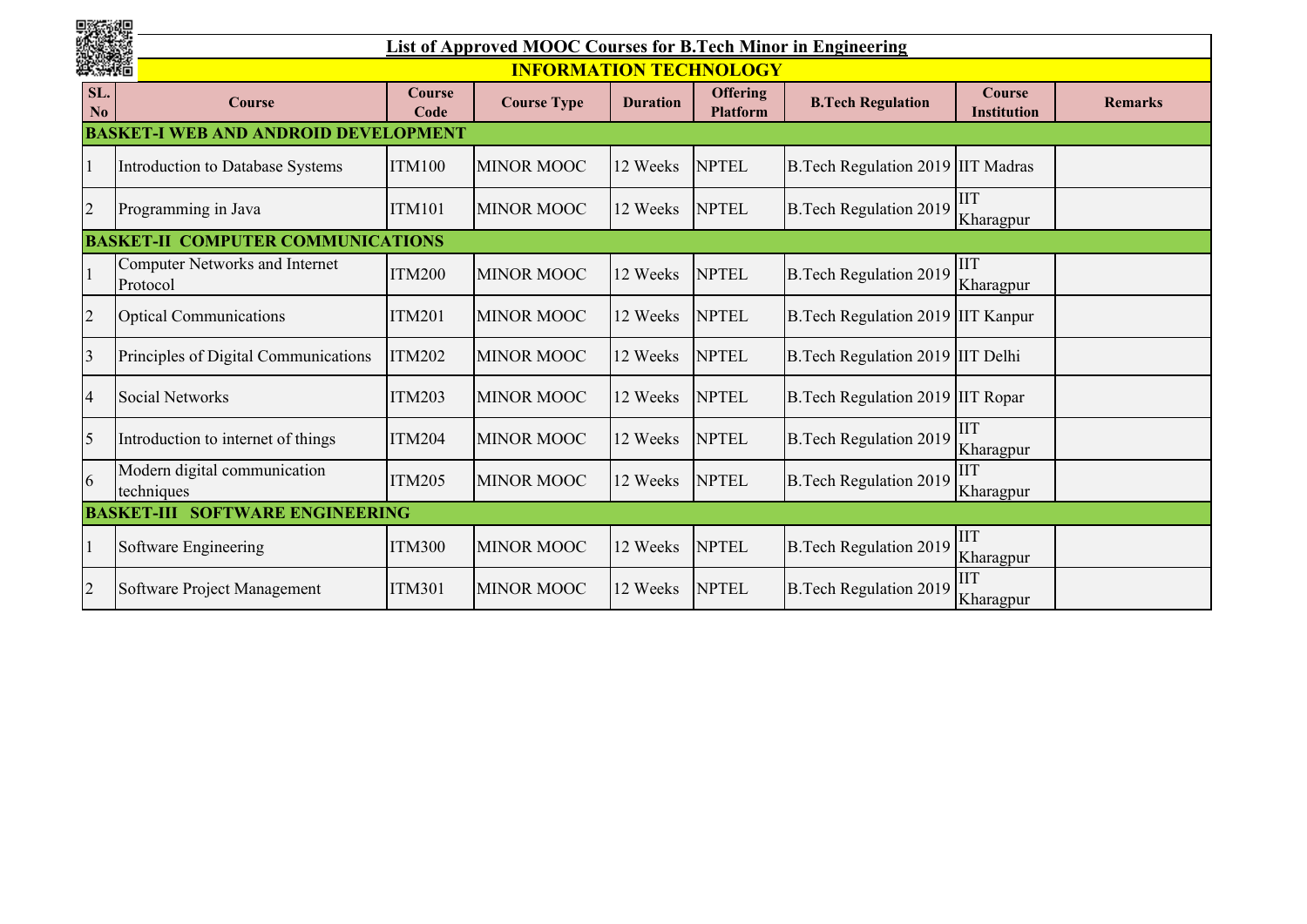

|                | List of Approved MOOC Courses for B.Tech Minor in Engineering |                       |                                                |                 |                                    |                               |                                     |                                                                                                               |  |  |  |
|----------------|---------------------------------------------------------------|-----------------------|------------------------------------------------|-----------------|------------------------------------|-------------------------------|-------------------------------------|---------------------------------------------------------------------------------------------------------------|--|--|--|
|                |                                                               |                       | <b>INSTRUMENTATION AND CONTROL ENGINEERING</b> |                 |                                    |                               |                                     |                                                                                                               |  |  |  |
| SL.<br>No      | <b>Course</b>                                                 | <b>Course</b><br>Code | <b>Course Type</b>                             | <b>Duration</b> | <b>Offering</b><br><b>Platform</b> | <b>B.Tech Regulation</b>      | <b>Course</b><br><b>Institution</b> | <b>Remarks</b>                                                                                                |  |  |  |
|                | PROCESS CONTROL AND AUTOMATION<br><b>BASKE</b>                |                       |                                                |                 |                                    |                               |                                     |                                                                                                               |  |  |  |
|                | <b>Sensors and Actuators</b>                                  | <b>ICM100</b>         | <b>MINOR MOOC</b>                              | 12 Weeks        | <b>NPTEL</b>                       | <b>B.Tech Regulation 2019</b> | <b>IISc</b>                         | If the student has not<br>takenICT281 Introduction<br>To Sensors And<br>Transducers as an elective<br>course. |  |  |  |
| $\overline{2}$ | Control engineering                                           | <b>ICM101</b>         | <b>MINOR MOOC</b>                              | 12 Weeks        | <b>NPTEL</b>                       | <b>B.Tech Regulation 2019</b> | <b>IITM</b>                         | If the student has not<br>takenICT282 Linear<br>System Analysis as an<br>elective course.                     |  |  |  |
| $\overline{3}$ | Control systems                                               | <b>ICM102</b>         | <b>MINOR MOOC</b>                              | 12 Weeks        | <b>NPTEL</b>                       | <b>B.Tech Regulation 2019</b> | <b>IITM</b>                         | If the student has not taken<br>ICT282 Linear System<br>Analysis as an elective<br>course.                    |  |  |  |
| $\overline{4}$ | Industrial Automation and Control ICM103                      |                       | <b>MINOR MOOC</b>                              | 12 Weeks        | <b>NPTEL</b>                       | <b>B.Tech Regulation 2019</b> | <b>IIT KGP</b>                      | If the student has not taken<br><b>ICT381 Process</b><br>Automation as an elective<br>course.                 |  |  |  |
| 5              | <b>Chemical Process Instrumentation</b>                       | ICM104                | <b>MINOR MOOC</b>                              | 12 Weeks        | <b>NPTEL</b>                       | <b>B.Tech Regulation 2019</b> | <b>IIT KGP</b>                      | If the student has not taken<br>ICT382 Principles Of<br>Process Controlas an<br>elective course.              |  |  |  |
| 6              | <b>Chemical Process Control</b>                               | <b>ICM105</b>         | <b>MINOR MOOC</b>                              | 8 Weeks         | <b>NPTEL</b>                       | <b>B.Tech Regulation 2019</b> | <b>IITB</b>                         | If the student has not taken<br>ICT382 Principles Of<br>Process Controlas an<br>elective course.              |  |  |  |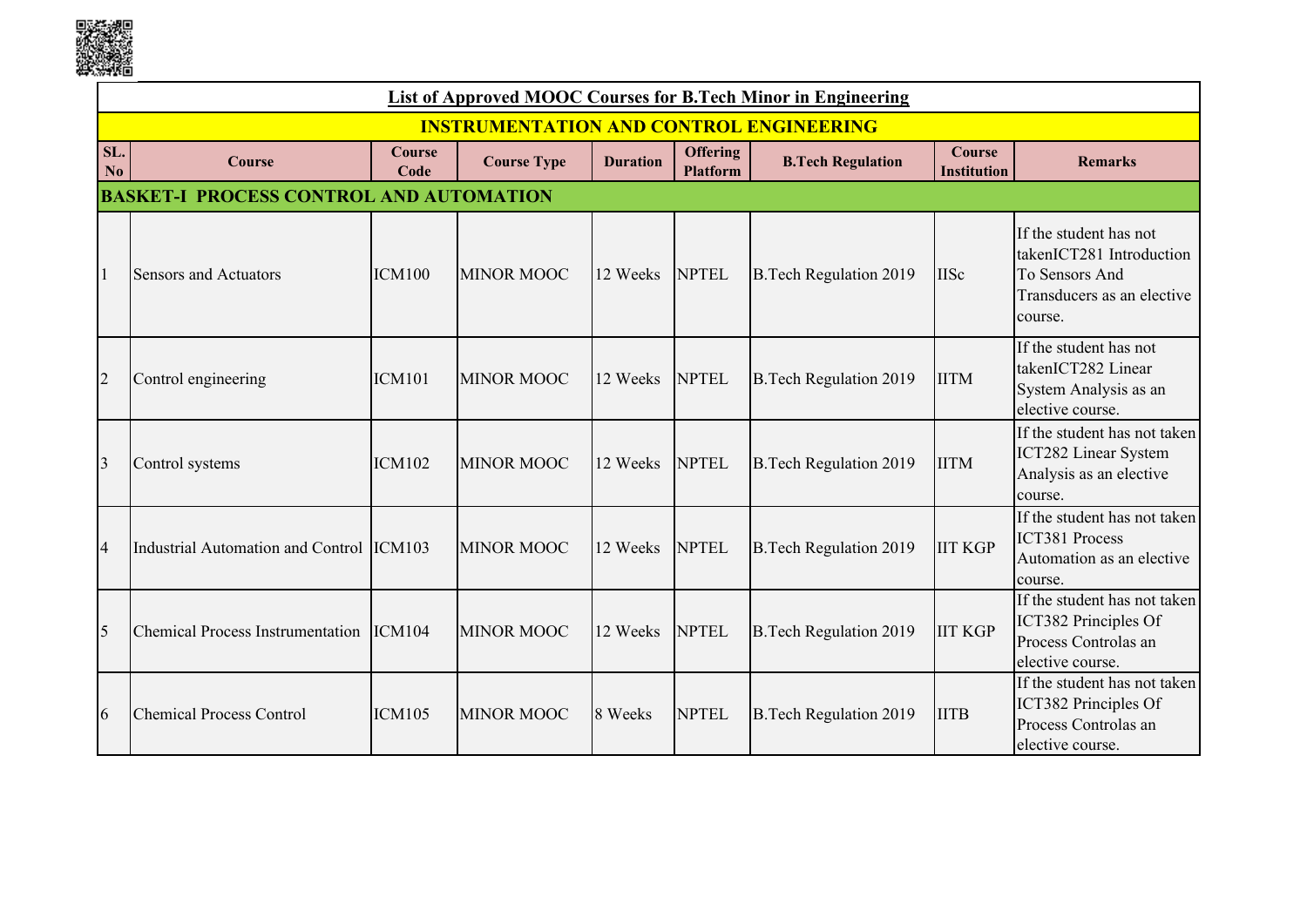|                       | and.                                                          | List of Approved MOOC Courses for B.Tech Minor in Engineering |                    |                 |                                    |                               |                                     |                                                               |  |  |  |  |
|-----------------------|---------------------------------------------------------------|---------------------------------------------------------------|--------------------|-----------------|------------------------------------|-------------------------------|-------------------------------------|---------------------------------------------------------------|--|--|--|--|
|                       |                                                               |                                                               |                    |                 | <b>MECHANICAL ENGINEERING</b>      |                               |                                     |                                                               |  |  |  |  |
| SL.<br>N <sub>0</sub> | Course                                                        | <b>Course</b><br>Code                                         | <b>Course Type</b> | <b>Duration</b> | <b>Offering</b><br><b>Platform</b> | <b>B.Tech Regulation</b>      | <b>Course</b><br><b>Institution</b> | <b>Remarks</b>                                                |  |  |  |  |
|                       | <b>MANUFACTU</b><br><b>BASKET</b><br><b>JRING ENGINEERING</b> |                                                               |                    |                 |                                    |                               |                                     |                                                               |  |  |  |  |
|                       | Theory Of Production Processes                                | <b>MEM300</b>                                                 | <b>MINOR MOOC</b>  | 12 Weeks        | <b>NPTEL</b>                       | <b>B.Tech Regulation 2019</b> | <b>IIT Roorkee</b>                  | Repacing course in S4                                         |  |  |  |  |
|                       | Fundamentals Of Manufacturing<br>Processes                    | <b>MEM301</b>                                                 | <b>MINOR MOOC</b>  | 16 Weeks        | <b>NPTEL</b>                       | <b>B.Tech Regulation 2019</b> | <b>IIT Roorkee</b>                  | Repacing course in S4                                         |  |  |  |  |
|                       | Mathematical Modeling Of<br>manufacturing Processes           | <b>MEM302</b>                                                 | <b>MINOR MOOC</b>  | 12 Weeks        | <b>NPTEL</b>                       | <b>B.Tech Regulation 2019</b> | IIT, Guwahati                       | <b>Replacing Course</b><br>MET286 Manufacturing<br>Technology |  |  |  |  |
|                       | Introduction to Machining and<br><b>Machining Fluids</b>      | <b>MEM303</b>                                                 | <b>MINOR MOOC</b>  | 8 Weeks         | <b>NPTEL</b>                       | <b>B.Tech Regulation 2019</b> | IIT Tirupathi &<br><b>IIT G</b>     | To replace course MET<br>385 MachineTools<br>Engineering      |  |  |  |  |
|                       | Introduction to Mechanical Micro<br>Machining                 | <b>MEM304</b>                                                 | <b>MINOR MOOC</b>  | 12 Weeks        | <b>NPTEL</b>                       | <b>B.Tech Regulation 2019</b> | <b>IITKGP</b>                       | To replace course MET<br>385 MachineTools<br>Engineering      |  |  |  |  |
| 6                     | <b>Advanced Machining Process</b>                             | <b>MEM305</b>                                                 | <b>MINOR MOOC</b>  | 8 weeks         | <b>NPTEL</b>                       | <b>B.Tech Regulation 2019</b> | <b>IITG</b>                         | Replacing course in S4                                        |  |  |  |  |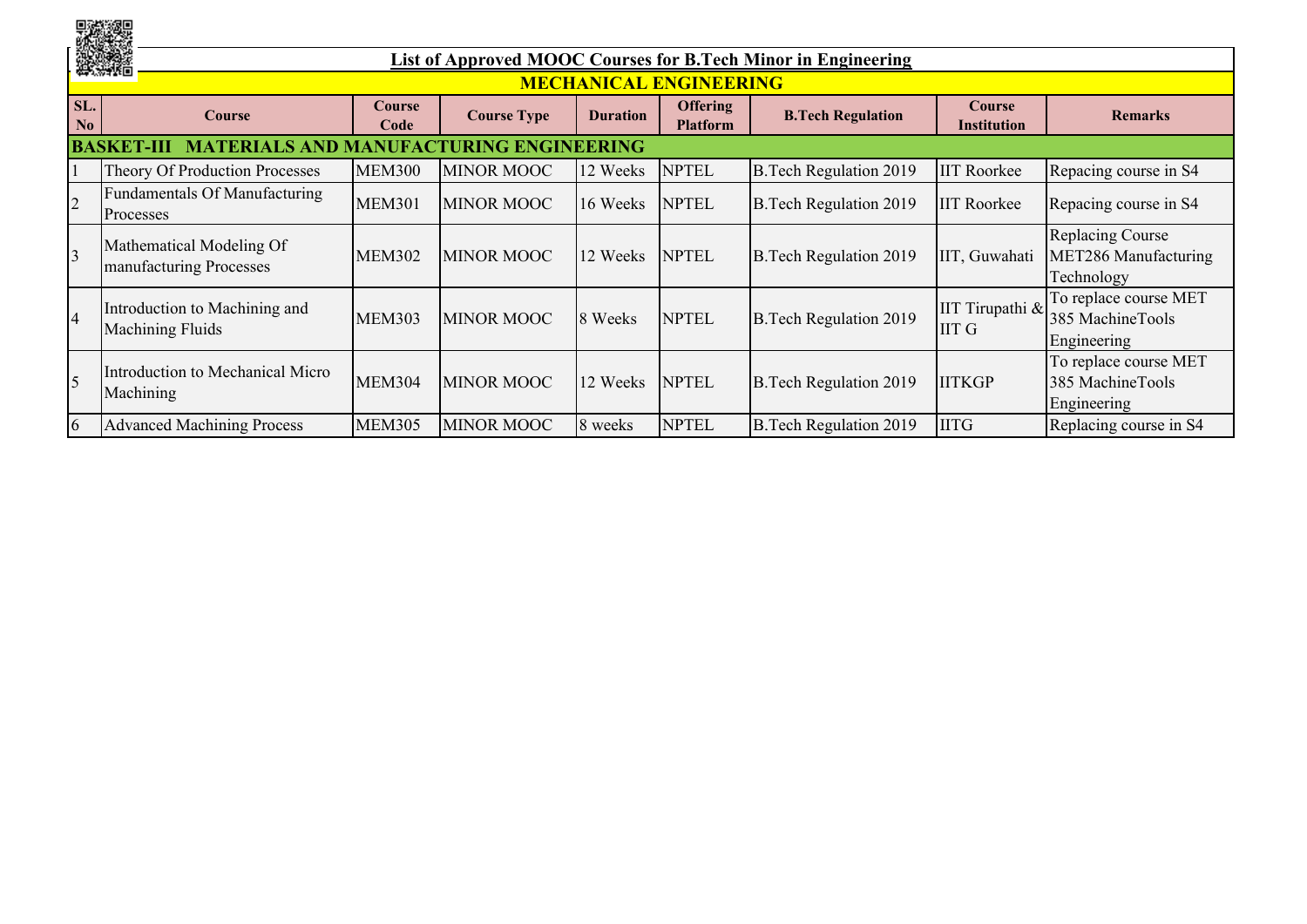uning<br>Séjarah

|                       | List of Approved MOOC Courses for B.Tech Minor in Engineering |                       |                    |                 |                                    |                               |                                     |                |  |  |  |  |
|-----------------------|---------------------------------------------------------------|-----------------------|--------------------|-----------------|------------------------------------|-------------------------------|-------------------------------------|----------------|--|--|--|--|
|                       | <b>MECHANICAL PRODUCTION ENGINEERING</b>                      |                       |                    |                 |                                    |                               |                                     |                |  |  |  |  |
| SL.<br>N <sub>0</sub> | <b>Course</b>                                                 | <b>Course</b><br>Code | <b>Course Type</b> | <b>Duration</b> | <b>Offering</b><br><b>Platform</b> | <b>B.Tech Regulation</b>      | <b>Course</b><br><b>Institution</b> | <b>Remarks</b> |  |  |  |  |
|                       | <b>BASKET-I INSPECTION AND QUALITY CONTROL</b>                |                       |                    |                 |                                    |                               |                                     |                |  |  |  |  |
|                       | Inspection and Quality Control in<br>manufacturing            | MPM100                | <b>MINOR MOOC</b>  | 8 weeks         | <b>NPTEL</b>                       | <b>B.Tech Regulation 2019</b> | <b>IITR</b>                         |                |  |  |  |  |
| $\overline{2}$        | Principles of Mechanical Measurement MPM101                   |                       | <b>MINOR MOOC</b>  | 12 weeks        | <b>NPTEL</b>                       | <b>B.Tech Regulation 2019</b> | <b>IIT Guwahati</b>                 |                |  |  |  |  |
| 3                     | Quality design and control                                    | <b>MPM102</b>         | <b>MINOR MOOC</b>  | 12 weeks        | <b>NPTEL</b>                       | <b>B.Tech Regulation 2019</b> | <b>IIT Kharagpur</b>                |                |  |  |  |  |
| 14                    | Fundamentals of artificial intelligence                       | <b>MPM103</b>         | <b>MINOR MOOC</b>  | 12 weeks        | <b>NPTEL</b>                       | <b>B.Tech Regulation 2019</b> | IIT Guwahati                        |                |  |  |  |  |
| $\overline{5}$        | <b>Engineering Metrology</b>                                  | <b>MPM104</b>         | <b>MINOR MOOC</b>  | 12 weeks        | <b>NPTEL</b>                       | <b>B.Tech Regulation 2019</b> | <b>IIT Kanpur</b>                   |                |  |  |  |  |
| 6                     | Industrial automation and control                             | <b>MPM105</b>         | <b>MINOR MOOC</b>  | 12 weeks        | <b>NPTEL</b>                       | <b>B.Tech Regulation 2019</b> | <b>IF Kharagpur</b>                 |                |  |  |  |  |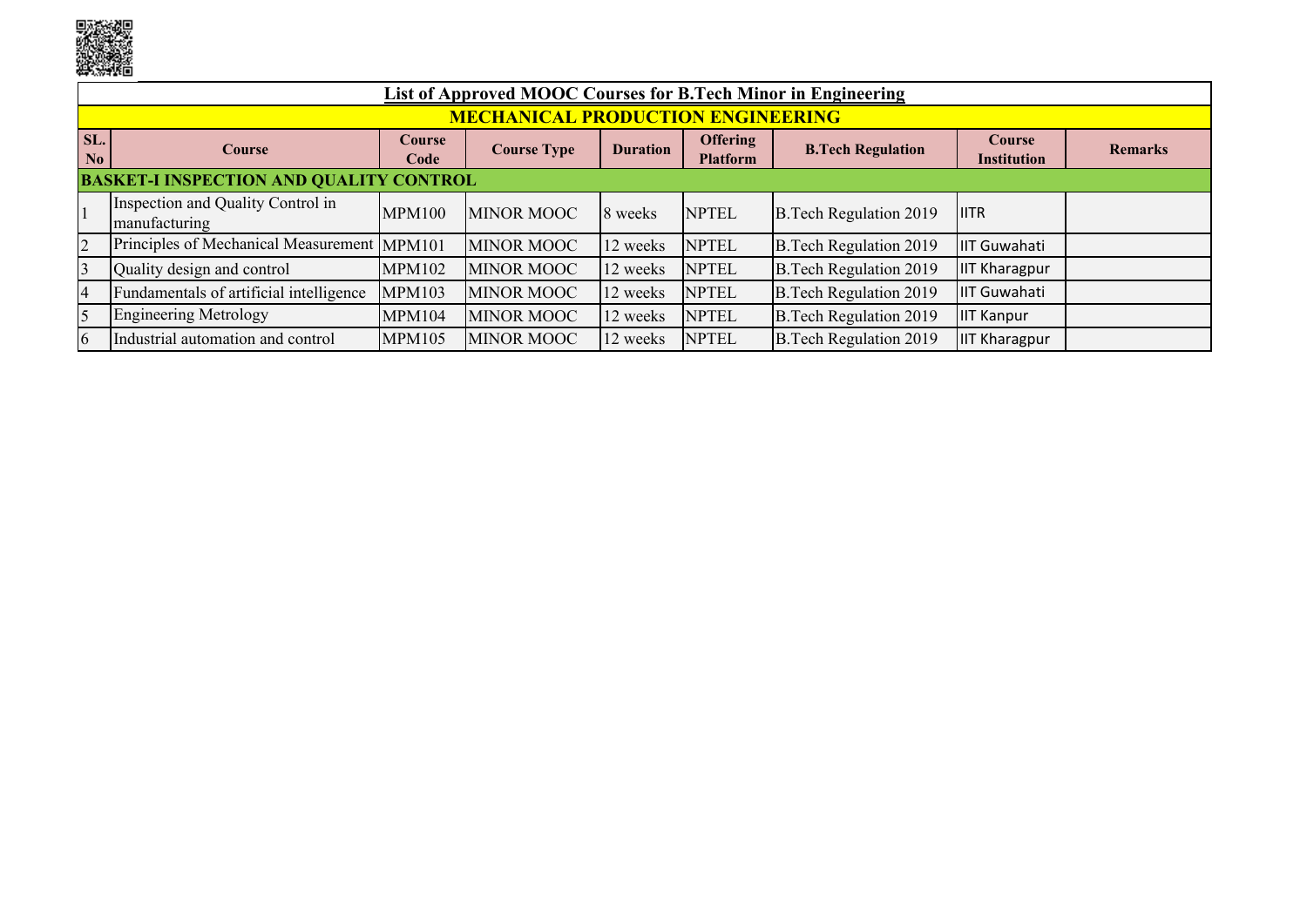|                | <b>List of Approved MOOC Courses for B.Tech Minor in Engineering</b> |                       |                    |                 |                                    |                               |                                     |                                                                                                           |  |  |
|----------------|----------------------------------------------------------------------|-----------------------|--------------------|-----------------|------------------------------------|-------------------------------|-------------------------------------|-----------------------------------------------------------------------------------------------------------|--|--|
|                | <b>MECHATRONICS</b><br>無機相                                           |                       |                    |                 |                                    |                               |                                     |                                                                                                           |  |  |
| SL.<br>No      | <b>Course</b>                                                        | <b>Course</b><br>Code | <b>Course Type</b> | <b>Duration</b> | <b>Offering</b><br><b>Platform</b> | <b>B.Tech Regulation</b>      | <b>Course</b><br><b>Institution</b> | <b>Remarks</b>                                                                                            |  |  |
|                | <b>BASKET-I AUTOMATION</b>                                           |                       |                    |                 |                                    |                               |                                     |                                                                                                           |  |  |
|                | Introduction to Machine Learning                                     | <b>MRM100</b>         | <b>MINOR MOOC</b>  | 12 Weeks        | <b>NPTEL</b>                       | <b>B.Tech Regulation 2019</b> | <b>IITM</b>                         | If the student has not taken<br>ICT292 Engineering<br>optimization as an elective                         |  |  |
| $\overline{2}$ | <b>Industrial Automation And Control</b>                             | <b>MRM101</b>         | <b>MINOR MOOC</b>  | 12 Weeks        | <b>NPTEL</b>                       | <b>B.Tech Regulation 2019</b> | <b>IITKGP</b>                       |                                                                                                           |  |  |
| $\overline{3}$ | Fuzzy Sets, Logic and Systems &<br>Applications                      | <b>MRM102</b>         | <b>MINOR MOOC</b>  | 12 Weeks        | <b>NPTEL</b>                       | <b>B.Tech Regulation 2019</b> | <b>IITK</b>                         |                                                                                                           |  |  |
| $\overline{4}$ | Introduction to Industry 4.0 and<br>Industrial Internet of Things    | <b>MRM103</b>         | <b>MINOR MOOC</b>  | 12 Weeks        | <b>NPTEL</b>                       | <b>B.Tech Regulation 2019</b> | <b>IITKGP</b>                       |                                                                                                           |  |  |
| 5              | <b>Embedded Systems Design</b>                                       | <b>MRM104</b>         | <b>MINOR MOOC</b>  | 12 Weeks        | <b>NPTEL</b>                       | <b>B.Tech Regulation 2019</b> | <b>IITKGP</b>                       | If the student has not taken<br>MRT381 Embedded<br>systemsas an elective course.                          |  |  |
| 6              | <b>Sensors and Actuators</b>                                         | <b>MRM105</b>         | <b>MINOR MOOC</b>  | 12 Weeks        | <b>NPTEL</b>                       | <b>B.Tech Regulation 2019</b> | <b>IISc</b>                         | If the student has not taken<br>MRT281 introduction to<br>Sensors and Actuators as an<br>elective course. |  |  |
| $\overline{7}$ | Analog Electronic Circuits                                           | <b>MRM106</b>         | <b>MINOR MOOC</b>  | 12 Weeks        | <b>NPTEL</b>                       | <b>B.Tech Regulation 2019</b> | <b>IITKGP</b>                       |                                                                                                           |  |  |
|                | <b>BASKET-II AUTOMATION SYSTEMS</b>                                  |                       |                    |                 |                                    |                               |                                     |                                                                                                           |  |  |
|                | Introduction to Machine Learning                                     | <b>MRM200</b>         | <b>MINOR MOOC</b>  | 12 Weeks        | <b>NPTEL</b>                       | <b>B.Tech Regulation 2019</b> | <b>IITM</b>                         |                                                                                                           |  |  |
| $\overline{2}$ | <b>Industrial Automation And Control</b>                             | <b>MRM201</b>         | <b>MINOR MOOC</b>  | 12 Weeks        | <b>NPTEL</b>                       | <b>B.Tech Regulation 2019</b> | <b>IITKGP</b>                       |                                                                                                           |  |  |
| $\overline{3}$ | Robotics: Basics and Selected<br><b>Advanced Concepts</b>            | <b>MRM202</b>         | <b>MINOR MOOC</b>  | 12 Weeks        | <b>NPTEL</b>                       | <b>B.Tech Regulation 2019</b> | <b>IISc</b>                         |                                                                                                           |  |  |
| $\overline{4}$ | Introduction to Industry 4.0 and<br>Industrial Internet of Things    | <b>MRM203</b>         | <b>MINOR MOOC</b>  | 12 Weeks        | <b>NPTEL</b>                       | <b>B.Tech Regulation 2019</b> | <b>IITKGP</b>                       |                                                                                                           |  |  |
| $\overline{5}$ | AI:Knowledge Representation and<br>Reasoning                         | <b>MRM204</b>         | <b>MINOR MOOC</b>  | 12 Weeks        | <b>NPTEL</b>                       | <b>B.Tech Regulation 2019</b> | <b>IITM</b>                         |                                                                                                           |  |  |
| 6              | Programming in Java                                                  | <b>MRM205</b>         | MINOR MOOC         | 12 Weeks        | <b>NPTEL</b>                       | <b>B.Tech Regulation 2019</b> | <b>IITKGP</b>                       |                                                                                                           |  |  |
| $\overline{7}$ | <b>Sensors and Actuators</b>                                         | <b>MRM206</b>         | <b>MINOR MOOC</b>  | 12 Weeks        | <b>NPTEL</b>                       | <b>B.Tech Regulation 2019</b> | <b>IISc</b>                         | If the student has not<br>takenMRT281 introduction<br>to Sensors and Actuators as<br>an elective course.  |  |  |
| 8              | Advanced Concepts in Fluid<br>mechanics                              | <b>MRM207</b>         | MINOR MOOC         | 12 Weeks        | <b>NPTEL</b>                       | <b>B.Tech Regulation 2019</b> | <b>IITKGP</b>                       |                                                                                                           |  |  |
| 9              | Industrial Automation And Control                                    | <b>MRM208</b>         | <b>MINOR MOOC</b>  | 12 Weeks        | <b>NPTEL</b>                       | <b>B.Tech Regulation 2019</b> | <b>IITKGP</b>                       | If the student has not<br>takenMRT384Advanced<br>Automation Systemas an<br>elective course.               |  |  |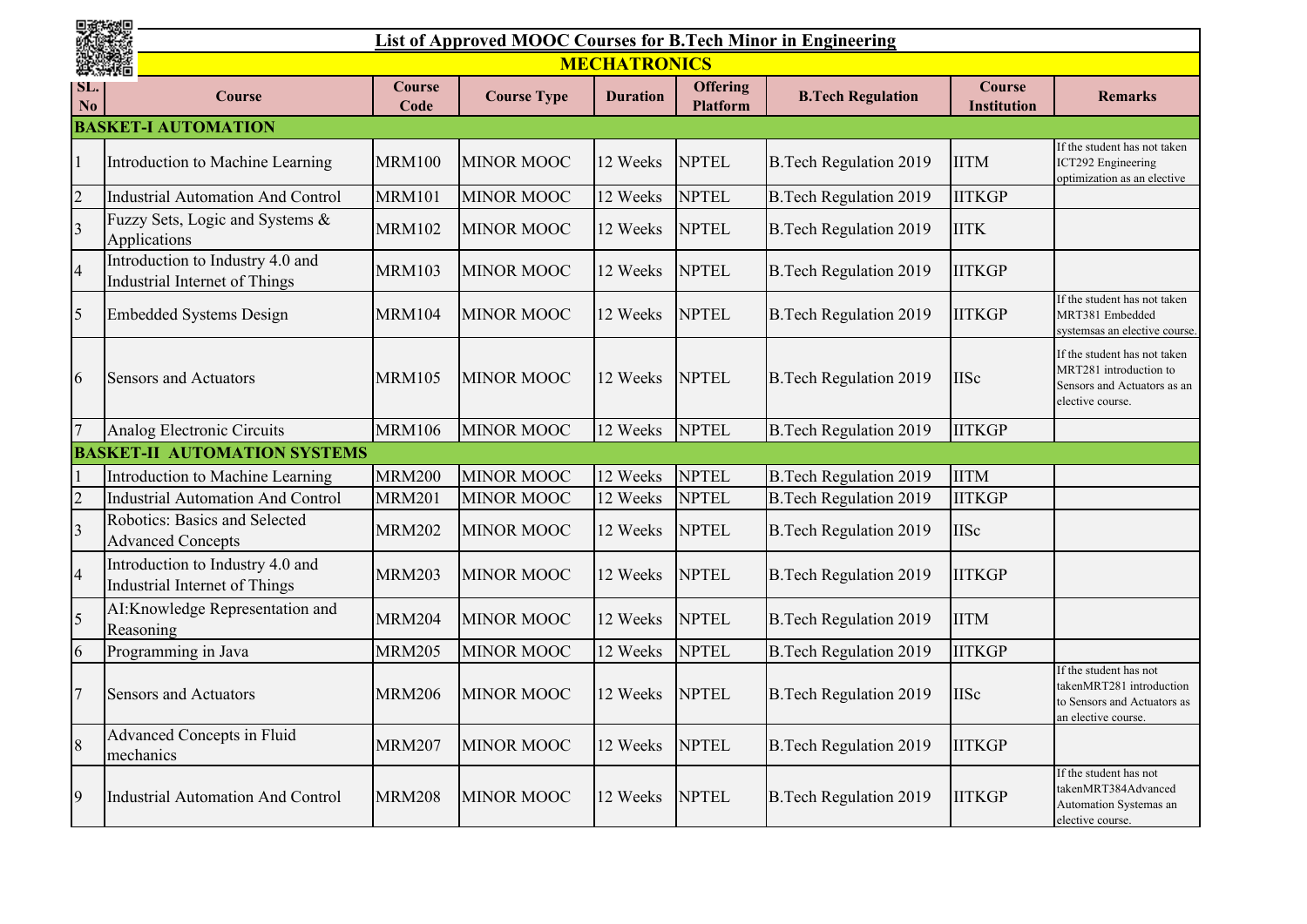|                | List of Approved MOOC Courses for B.Tech Minor in Engineering |                               |                    |                 |                                    |                               |                              |                |  |
|----------------|---------------------------------------------------------------|-------------------------------|--------------------|-----------------|------------------------------------|-------------------------------|------------------------------|----------------|--|
|                |                                                               | <b>PRODUCTION ENGINEERING</b> |                    |                 |                                    |                               |                              |                |  |
| SL.<br>No      | Course                                                        | Course<br>Code                | <b>Course Type</b> | <b>Duration</b> | <b>Offering</b><br><b>Platform</b> | <b>B.Tech Regulation</b>      | Course<br><b>Institution</b> | <b>Remarks</b> |  |
|                | <b>BASKET-I QUALITY ENGINEERING</b>                           |                               |                    |                 |                                    |                               |                              |                |  |
|                | Quality Control and Improvement with<br><b>MINITAB</b>        | <b>PEM100</b>                 | <b>MINOR MOOC</b>  | 8 weeks         | <b>NPTEL</b>                       | <b>B.Tech Regulation 2019</b> | <b>IIT Bombay</b>            |                |  |
| $\overline{2}$ | Design for quality, manufacturing and<br>assembly             | <b>PEM101</b>                 | <b>MINOR MOOC</b>  | 8 weeks         | <b>NPTEL</b>                       | <b>B.Tech Regulation 2019</b> | <b>IIT Madras</b>            |                |  |
| 3              | Quality design and control                                    | <b>PEM102</b>                 | <b>MINOR MOOC</b>  | 12 weeks        | <b>NPTEL</b>                       | <b>B.Tech Regulation 2019</b> | <b>IIT Kharagpur</b>         |                |  |
|                | Design and Analysis of Experiments                            | <b>PEM103</b>                 | <b>MINOR MOOC</b>  | 12 weeks        | <b>NPTEL</b>                       | <b>B.Tech Regulation 2019</b> | <b>IIT Kharagpur</b>         |                |  |
| 5              | Six Sigma                                                     | <b>PEM104</b>                 | <b>MINOR MOOC</b>  | 12 weeks        | <b>NPTEL</b>                       | <b>B.Tech Regulation 2019</b> | <b>IIT Kharagpur</b>         |                |  |
| 6              | Introduction to Stochastic Processes                          | <b>PEM105</b>                 | <b>MINOR MOOC</b>  | 12 weeks        | <b>NPTEL</b>                       | <b>B.Tech Regulation 2019</b> | <b>IIT Bombay</b>            |                |  |
|                | <b>BASKET-II DESIGN ENGINEERING</b>                           |                               |                    |                 |                                    |                               |                              |                |  |
|                | Functional and Conceptual Design                              | <b>PEM200</b>                 | <b>MINOR MOOC</b>  | 12 Weeks        | <b>NPTEL</b>                       | <b>B.Tech Regulation 2019</b> | <b>IIT Madras</b>            |                |  |
|                | System design for sustainability                              | <b>PEM201</b>                 | <b>MINOR MOOC</b>  | 12 Weeks        | <b>NPTEL</b>                       | <b>B.Tech Regulation 2019</b> | <b>IIT Guwahati</b>          |                |  |
| 3              | <b>Control Systems</b>                                        | <b>PEM202</b>                 | <b>MINOR MOOC</b>  | 12 Weeks        | <b>NPTEL</b>                       | <b>B.Tech Regulation 2019</b> | <b>IIT Madras</b>            |                |  |
| 4              | Product design and Manufacturing                              | <b>PEM203</b>                 | <b>MINOR MOOC</b>  | 12 Weeks        | <b>NPTEL</b>                       | <b>B.Tech Regulation 2019</b> | <b>IIT Kanpur</b>            |                |  |
| 5              | Work System Design                                            | <b>PEM204</b>                 | MINOR MOOC         | 12 Weeks        | <b>NPTEL</b>                       | <b>B.Tech Regulation 2019</b> | <b>IIT Roorkee</b>           |                |  |
| 6              | Fundamentals of Automotive Systems                            | <b>PEM205</b>                 | <b>MINOR MOOC</b>  | 12 Weeks        | <b>NPTEL</b>                       | <b>B.Tech Regulation 2019</b> | <b>IIT Madras</b>            |                |  |
|                | <b>BASKET-III ENGINEERING MATERIALS</b>                       |                               |                    |                 |                                    |                               |                              |                |  |
|                | Carbon materials and Manufacturing                            | <b>PEM300</b>                 | <b>MINOR MOOC</b>  | 12 weeks        | <b>NPTEL</b>                       | <b>B.Tech Regulation 2019</b> | <b>IIT</b> Mandi             |                |  |
| 2              | Material Characterization                                     | <b>PEM301</b>                 | <b>MINOR MOOC</b>  | 12 weeks        | <b>NPTEL</b>                       | <b>B.Tech Regulation 2019</b> | <b>IIT Madras</b>            |                |  |
| 3              | Nature and Properties of Materials                            | <b>PEM302</b>                 | <b>MINOR MOOC</b>  | 8 weeks         | <b>NPTEL</b>                       | <b>B.Tech Regulation 2019</b> | <b>IIT Kanpur</b>            |                |  |
| $\overline{4}$ | Non - Metallic Materials                                      | <b>PEM303</b>                 | <b>MINOR MOOC</b>  | 12 weeks        | <b>NPTEL</b>                       | <b>B.Tech Regulation 2019</b> | <b>IIT Kharagpur</b>         |                |  |
| 5              | <b>Advanced Materials and Processes</b>                       | <b>PEM304</b>                 | <b>MINOR MOOC</b>  | 12 weeks        | <b>NPTEL</b>                       | <b>B.Tech Regulation 2019</b> | <b>IIT Kharagpur</b>         |                |  |
| 6              | Introduction to Composite                                     | <b>PEM305</b>                 | <b>MINOR MOOC</b>  | 12 weeks        | <b>NPTEL</b>                       | <b>B.Tech Regulation 2019</b> | <b>IIT Kanpur</b>            |                |  |